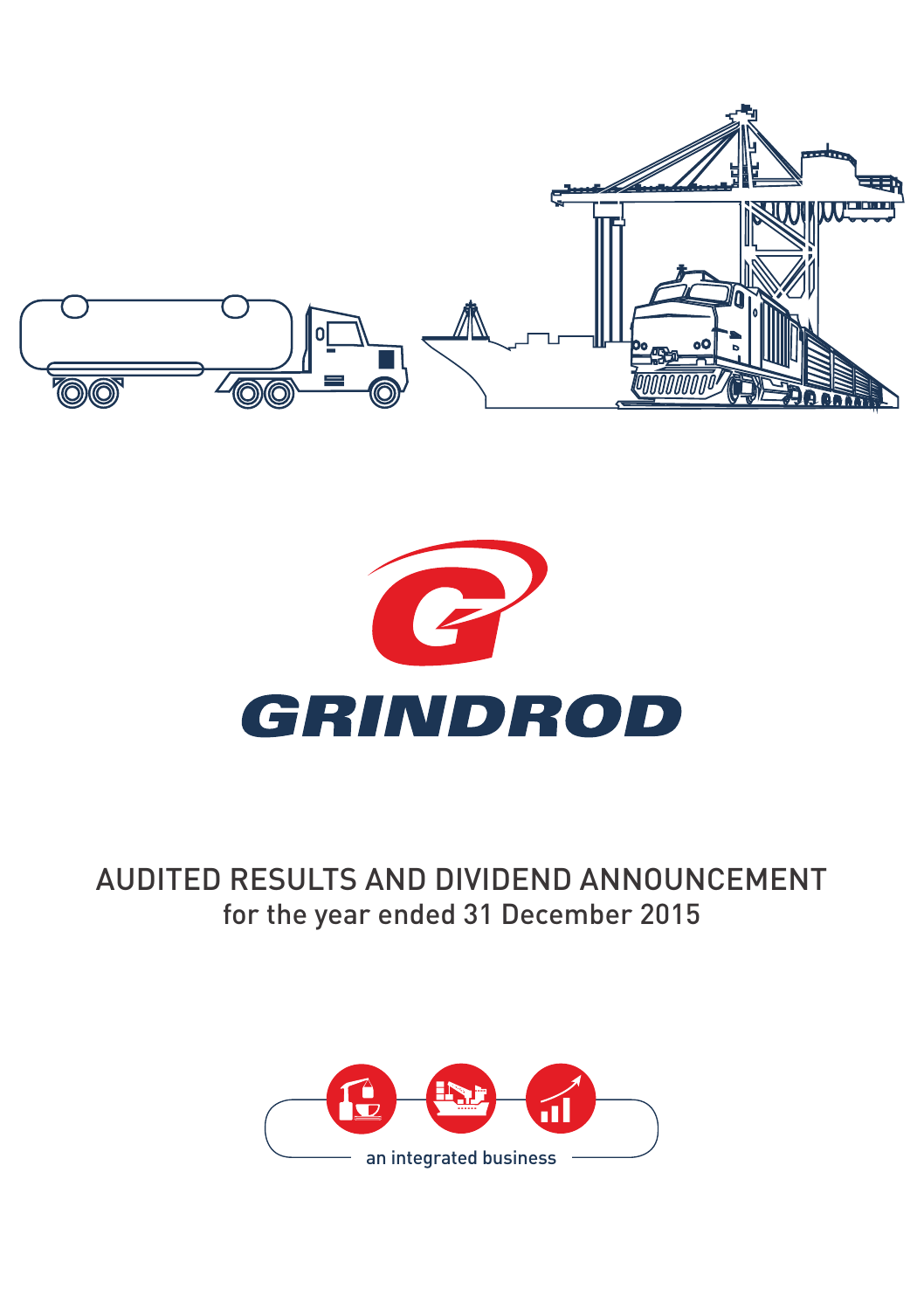

| Key financial information                               | 1               |
|---------------------------------------------------------|-----------------|
| Summarised consolidated income statement                | $\overline{2}$  |
| Summarised consolidated statement of other              |                 |
| comprehensive income                                    | 4               |
| Summarised consolidated statement of financial position | 5               |
| Summarised consolidated statement of cash flows         | 6               |
| Summarised consolidated statement of changes in equity  | 7               |
| Segmental analysis                                      | 8               |
| <b>Business combinations</b>                            | 9               |
| Leases and ship charters                                | 10 <sup>1</sup> |
| Fair value of financial instruments                     | 10              |
| Contingent assets/liabilities                           | 11              |
| <b>Business review</b>                                  | 12 <sup>°</sup> |
| Declaration of final dividend                           | 16              |
| Corporate information                                   | 17              |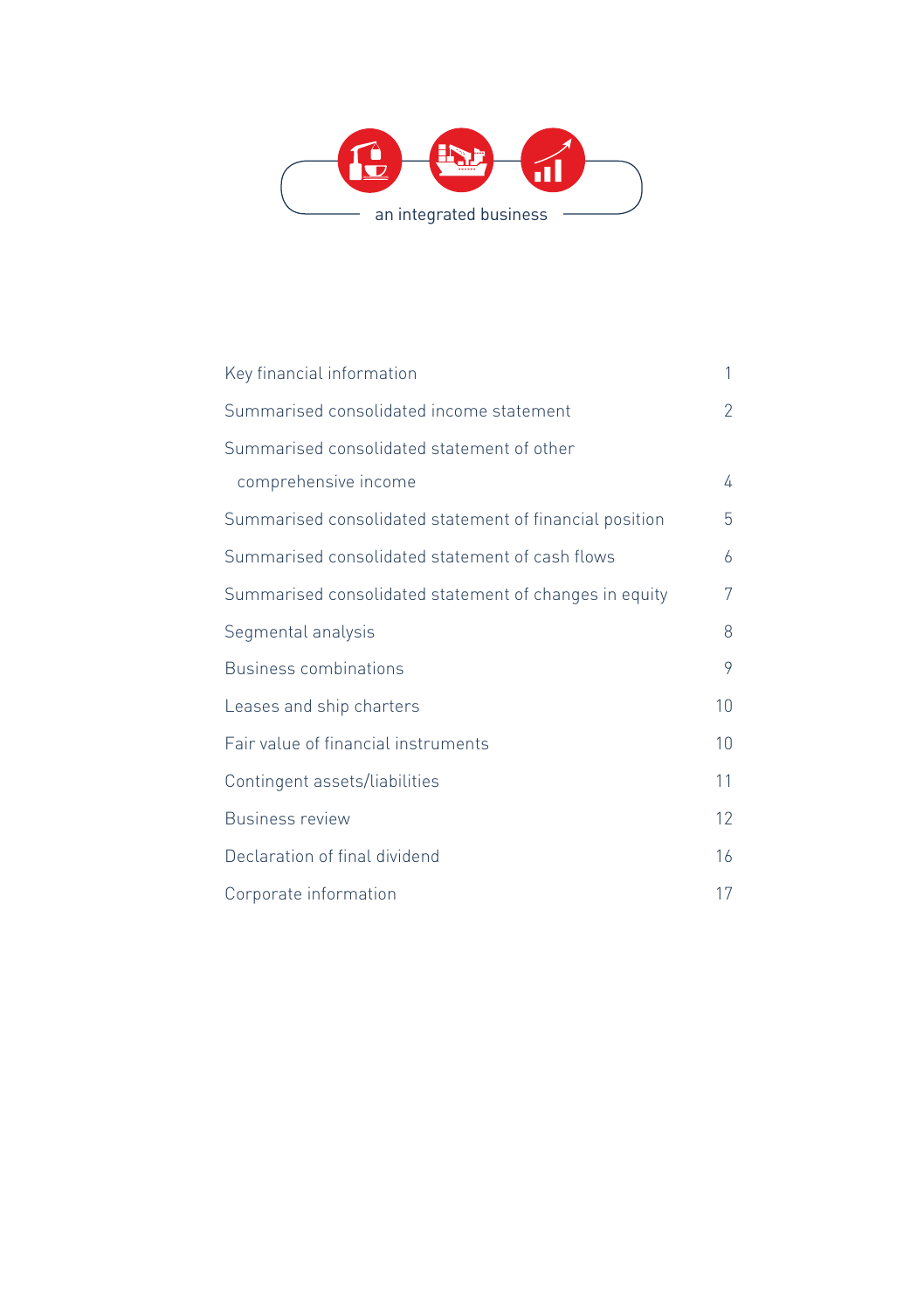# KEY FINANCIAL INFORMATION

- EBITDA decreased by 4% to R1 747 million (2014: R1 825 million) inclusive of joint ventures
- Headline earnings down 23% to R558.8 million (2014: R729.4 million)
- Ship carrying value impairment of US\$100 million inclusive of joint ventures
- Loss per share 189.8 cents (2014: Earnings per share 147.6 cents)
- Cash generated from operations R1 412.6 million (2014: R1 842.0 million)
- Net cash R33.9 million (2014 net cash: R542.7 million)
- Net asset value per share up to 2 450 cents (2014: 2 227 cents)
- Final ordinary dividend 6.0 cents per share (2014: 20.0 cents)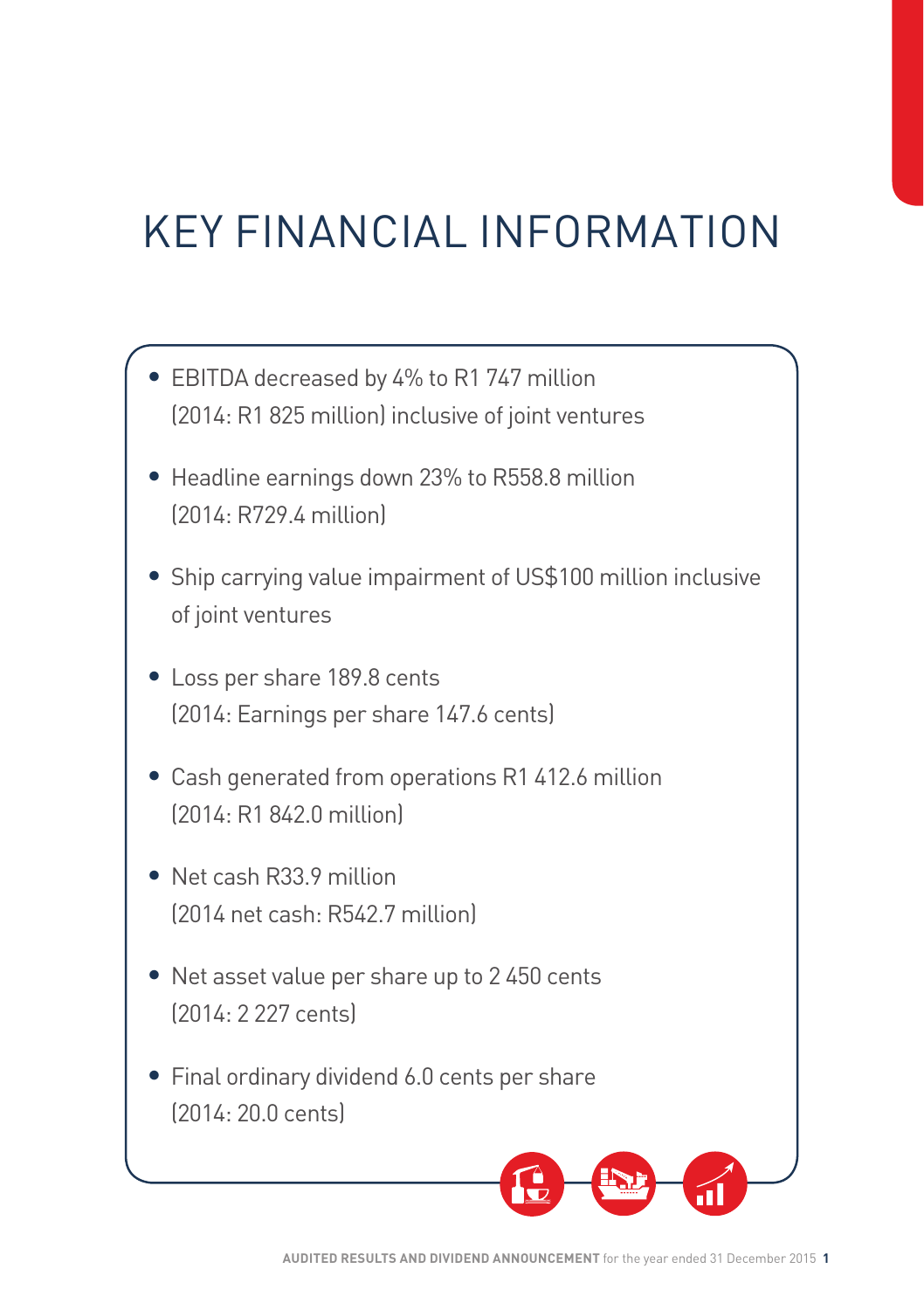# SUMMARISED CONSOLIDATED INCOME STATEMENT

FOR THE YEAR ENDED 31 DECEMBER 2015

|                                                                                                                                                                                                         | <b>Audited</b><br>31 December<br>2015<br><b>R000</b> | Audited<br>31 December<br>2014<br><b>R000</b> |
|---------------------------------------------------------------------------------------------------------------------------------------------------------------------------------------------------------|------------------------------------------------------|-----------------------------------------------|
| Revenue                                                                                                                                                                                                 | 10 192 369                                           | 13 912 482                                    |
| Earnings before interest, taxation, depreciation and amortisation<br>Depreciation and amortisation                                                                                                      | 1098900<br>(675482)                                  | 1 166 011<br>[547143]                         |
| Operating profit before interest and taxation<br>Non-trading items<br>Interest received<br>Interest paid                                                                                                | 423 418<br>[1587 631]<br>254 063<br>(220731)         | 618868<br>235 256<br>234 687<br>[216621]      |
| (Loss)/profit before share of joint venture and associate<br>companies' profit<br>Share of joint venture companies' (loss)/profit after taxation<br>Share of associate companies' profit after taxation | (1130881)<br>[120 097]<br>72 660                     | 872 190<br>314 265<br>83 145                  |
| (Loss)/profit before taxation<br>Taxation                                                                                                                                                               | [1 178 318]<br>[190 255]                             | 1 269 600<br>[193623]                         |
| Net (loss)/profit for the year                                                                                                                                                                          | (1368573)                                            | 1075977                                       |
| Attributable to:<br>Ordinary shareholders<br>Preference shareholders                                                                                                                                    | [1426473]<br>61 141                                  | 1001191<br>59 094                             |
| Owners of the parent<br>Non-controlling interests                                                                                                                                                       | [1 365 332]<br>(3241)                                | 1060285<br>15 692                             |
|                                                                                                                                                                                                         | (1368573)                                            | 1075977                                       |
| Exchange rates (ZAR/US\$)<br>Opening exchange rate<br>Closing exchange rate<br>Average exchange rate                                                                                                    | 11.57<br>15.60<br>12.78                              | 10.55<br>11.57<br>10.88                       |

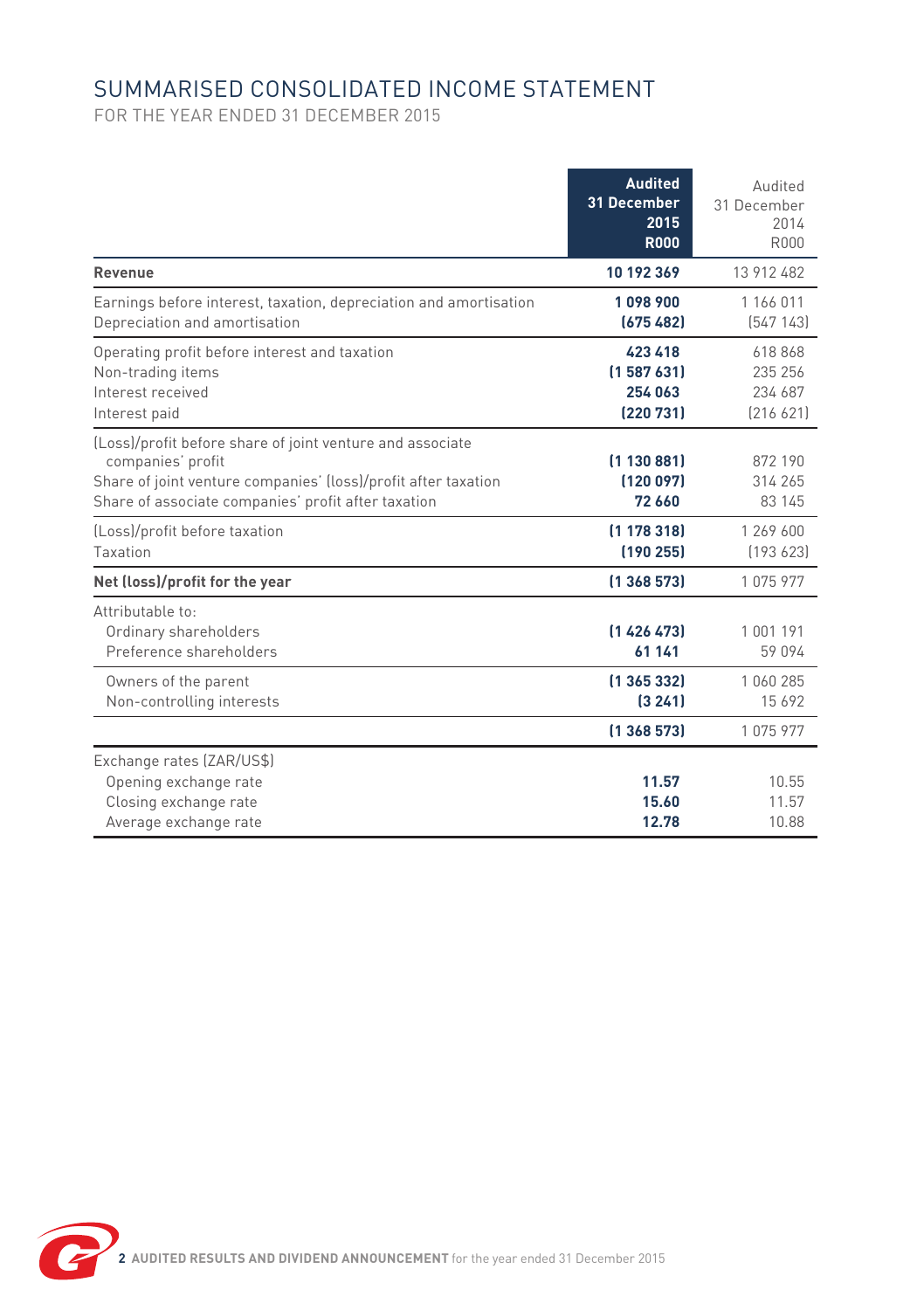|                                                                                                                                                                                                                                                                                                                                                                                                                                                                                                                                                                                                                     |                                                             | <b>Audited</b><br>31 December<br>2015<br><b>R000</b>                                                                     | Audited<br>31 December<br>2014<br>R000                                                            |
|---------------------------------------------------------------------------------------------------------------------------------------------------------------------------------------------------------------------------------------------------------------------------------------------------------------------------------------------------------------------------------------------------------------------------------------------------------------------------------------------------------------------------------------------------------------------------------------------------------------------|-------------------------------------------------------------|--------------------------------------------------------------------------------------------------------------------------|---------------------------------------------------------------------------------------------------|
| <b>Reconciliation of headline earnings</b><br>(Loss)/profit attributable to ordinary shareholders<br>Adjusted for:                                                                                                                                                                                                                                                                                                                                                                                                                                                                                                  |                                                             | (1426473)<br>1985296                                                                                                     | 1 001 191<br>[271804]                                                                             |
| Impairment of goodwill<br>Impairment of other investments<br>Impairment of ships, intangibles, vehicles, terminals and equipment<br>Net profit on disposal of investments<br>Net (profit)/loss on disposal of plant and equipment<br>Negative goodwill realised<br>Foreign currency translation reserve release<br>Joint ventures:<br>Foreign currency translation reserve release<br>Net (profit)/loss on disposal of plant and equipment<br>Impairment of ships and property<br>Impairment of other investments<br>Total non-controlling interest effects of adjustments<br>Total taxation effects of adjustments |                                                             | 612365<br>1 205 990<br>[216919]<br>(448)<br>(13233)<br>(124)<br>2447<br>(471)<br>382 428<br>17 25 2<br>[2 233]<br>(1758) | 20 000<br>64759<br>233 396<br>[436 169]<br>6023<br>[23 521]<br>[99744]<br>162<br>3698<br>[40 408] |
| <b>Headline earnings</b>                                                                                                                                                                                                                                                                                                                                                                                                                                                                                                                                                                                            |                                                             | 558823                                                                                                                   | 729 387                                                                                           |
| Ordinary share performance<br>Number of shares in issue less treasury shares<br>Weighted average number of shares (basic)<br>Diluted weighted average number of shares<br>(Loss)/earnings per share:<br><b>Basic</b><br>Diluted<br>Headline earnings per share:<br><b>Basic</b><br>Diluted                                                                                                                                                                                                                                                                                                                          | [000s]<br>[000s]<br>[000s]<br>(cents)<br>(cents)<br>(cents) | 750 959<br>751 452<br>754 146<br>(189.8)<br>(189.2)<br>74.4<br>74.1<br>19.6                                              | 751619<br>678 348<br>681 330<br>147.6<br>146.9<br>107.5<br>107.1<br>33.6                          |
| Dividends per share:                                                                                                                                                                                                                                                                                                                                                                                                                                                                                                                                                                                                |                                                             |                                                                                                                          |                                                                                                   |
| Interim<br>Final                                                                                                                                                                                                                                                                                                                                                                                                                                                                                                                                                                                                    |                                                             | 13.6<br>6.0                                                                                                              | 13.6<br>20.0                                                                                      |
| Dividend cover (headline)                                                                                                                                                                                                                                                                                                                                                                                                                                                                                                                                                                                           | <i>(times)</i>                                              | 3.8                                                                                                                      | 3.2                                                                                               |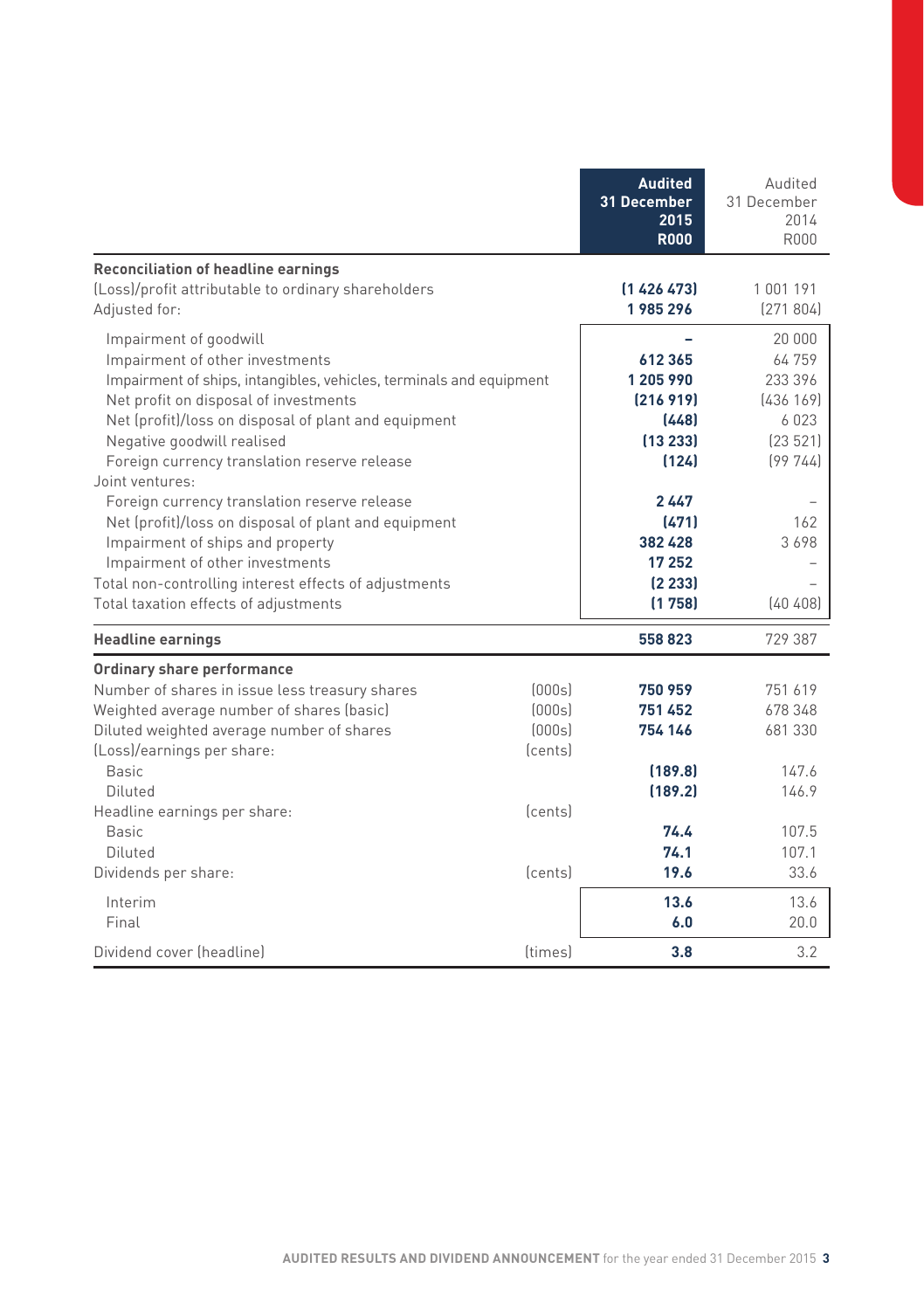## SUMMARISED CONSOLIDATED STATEMENT OF OTHER COMPREHENSIVE INCOME

FOR THE YEAR ENDED 31 DECEMBER 2015

|                                                                                                                                                                                                                    | <b>Audited</b><br>31 December<br>2015<br><b>R000</b> | Audited<br>31 December<br>2014<br>R000 |
|--------------------------------------------------------------------------------------------------------------------------------------------------------------------------------------------------------------------|------------------------------------------------------|----------------------------------------|
| (Loss)/profit for the year                                                                                                                                                                                         | (1368573)                                            | 1075977                                |
| Other comprehensive income:<br>Items that may be reclassified subsequently to profit or loss<br>Exchange differences on translating foreign operations<br>Net movement in cash flow hedges<br>Business combination | 3396262<br>21 045<br>(6906)                          | 844 873<br>[77368]<br>(1455)           |
| Items that will not be reclassified subsequently to profit or loss<br>Actuarial (losses)/gains<br>Fair value gain arising on available-for-sale instruments                                                        | (45)<br>1493                                         | 1 1 4 7                                |
| Total comprehensive income for the year                                                                                                                                                                            | 2043276                                              | 1843174                                |
| Total comprehensive income attributable to:<br>Owners of the parent<br>Non-controlling interest                                                                                                                    | 2054339<br>(11063)                                   | 1827181<br>15 9 93                     |
|                                                                                                                                                                                                                    | 2043276                                              | 1843174                                |

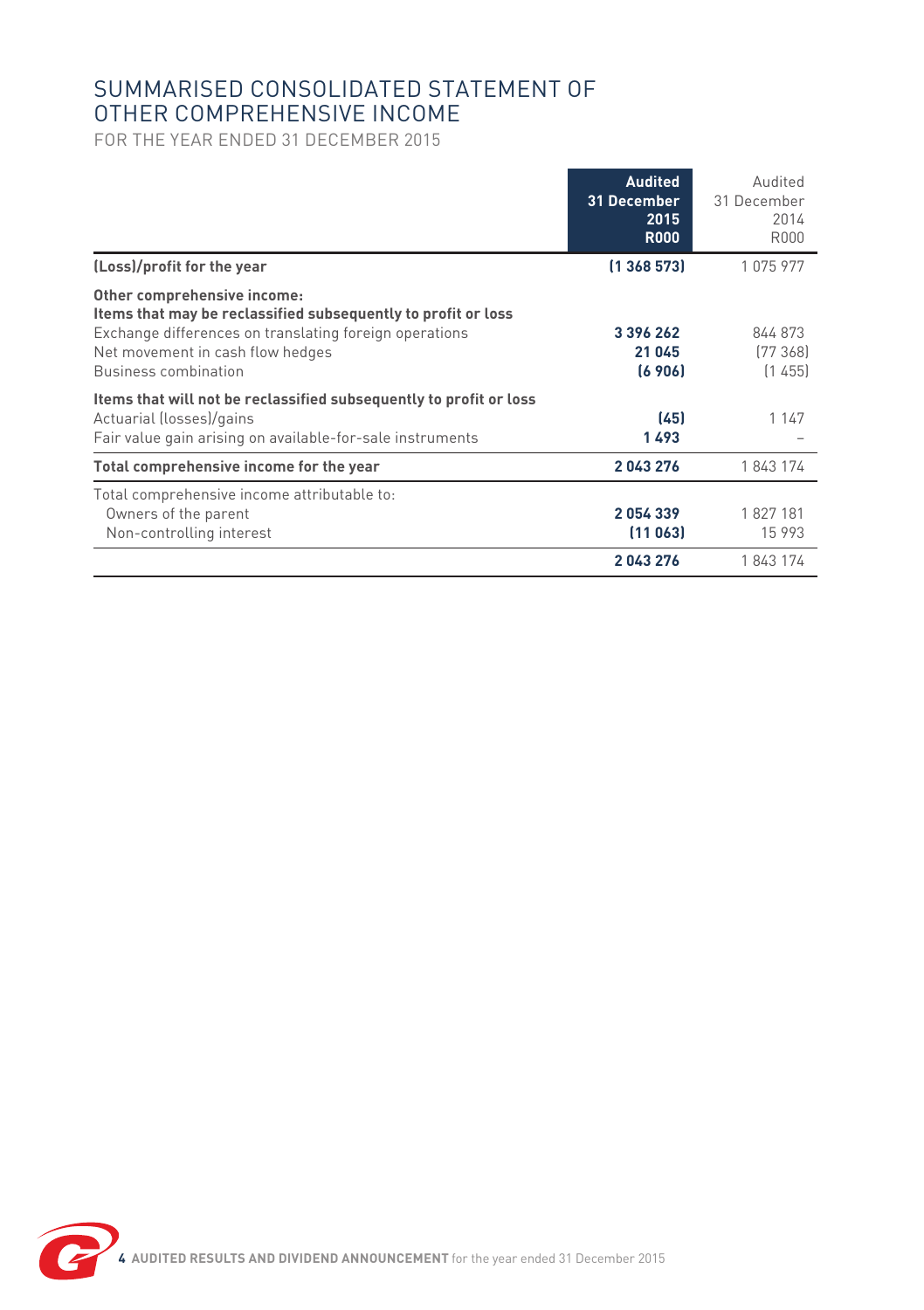## SUMMARISED CONSOLIDATED STATEMENT OF FINANCIAL POSITION

AS AT 31 DECEMBER 2015

|                                                                                                                                                                                                                                                    | <b>Audited</b><br>31 December<br>2015<br><b>R000</b>               | Audited<br>31 December<br>$2014*$<br><b>R000</b>                                  |
|----------------------------------------------------------------------------------------------------------------------------------------------------------------------------------------------------------------------------------------------------|--------------------------------------------------------------------|-----------------------------------------------------------------------------------|
| Ships, property, terminals, vehicles and equipment<br>Intangible assets<br>Investments in joint ventures<br>Investments in associates<br>Deferred taxation<br>Other investments and derivative financial assets<br>Recoverables on cancelled ships | 7632489<br>1604159<br>4806687<br>922 350<br>205 705<br>1757307     | 7 328 376<br>1 609 646<br>3 883 263<br>849 303<br>191 704<br>1 175 380<br>300 723 |
| <b>Total non-current assets</b><br>Loans and advances to bank customers<br>Liquid assets and short-term negotiable securities<br>Bank balances and cash<br>Other current assets<br>Non-current assets held for sale                                | 16 928 697<br>4915854<br>1065730<br>8 393 256<br>4871336<br>281892 | 15 338 395<br>4 306 693<br>990 024<br>7404912<br>4 303 617<br>513 586             |
| <b>Total assets</b>                                                                                                                                                                                                                                | 36 456 765                                                         | 32 857 227                                                                        |
| Shareholders' equity<br>Non-controlling interests                                                                                                                                                                                                  | 19 146 165<br>(6274)                                               | 17 432 296<br>48 185                                                              |
| <b>Total equity</b>                                                                                                                                                                                                                                | 19 139 891                                                         | 17 480 481                                                                        |
| Interest-bearing borrowings<br>Financial Services funding instruments<br>Deferred taxation<br>Other non-current liabilities                                                                                                                        | 2061818<br>798 288<br>224 675<br>89 191                            | 2 263 292<br>362717<br>188 850<br>156 665                                         |
| <b>Non-current liabilities</b><br>Deposits from bank customers<br>Current interest-bearing borrowings<br>Financial Services funding instruments<br>Other liabilities<br>Non-current liabilities associated with assets held for sale               | 3 173 972<br>9979739<br>1326418<br>173 005<br>2573890<br>89850     | 2 971 524<br>7809523<br>1 232 421<br>922 550<br>2 322 993<br>117 735              |
| <b>Total equity and liabilities</b>                                                                                                                                                                                                                | 36 456 765                                                         | 32 857 227                                                                        |

*\* Restated in accordance with provisional accounting relating to fair value on acquisition of B-BBEE businesses.*

| Net worth per ordinary share - at book value (cents)<br>Net debt: equity ratio<br>Capital expenditure |                                    |                                       | 2450<br>[0.00]:1<br>913042  | 2 2 2 7<br>[0.03]:1<br>1 645 526 |
|-------------------------------------------------------------------------------------------------------|------------------------------------|---------------------------------------|-----------------------------|----------------------------------|
|                                                                                                       | 31 December<br>2015<br><b>R000</b> | 31 December<br>2015<br><b>US\$000</b> | 31 December<br>2014<br>R000 | 31 December<br>2014<br>US\$000   |
| Capital commitments<br>Authorised by directors and<br>contracted for                                  | 122723<br>122723                   | 41845<br>25 304                       | 82 500<br>81 290            | 15 561<br>15 5 6 1               |
| Due within one year<br>Due thereafter                                                                 | 11 020<br>111 703                  | 25 146<br>158                         | 79 974<br>1316              | 517<br>15 044                    |
| Authorised by directors not yet<br>contracted for                                                     |                                    | 16541                                 | 1 2 1 0                     |                                  |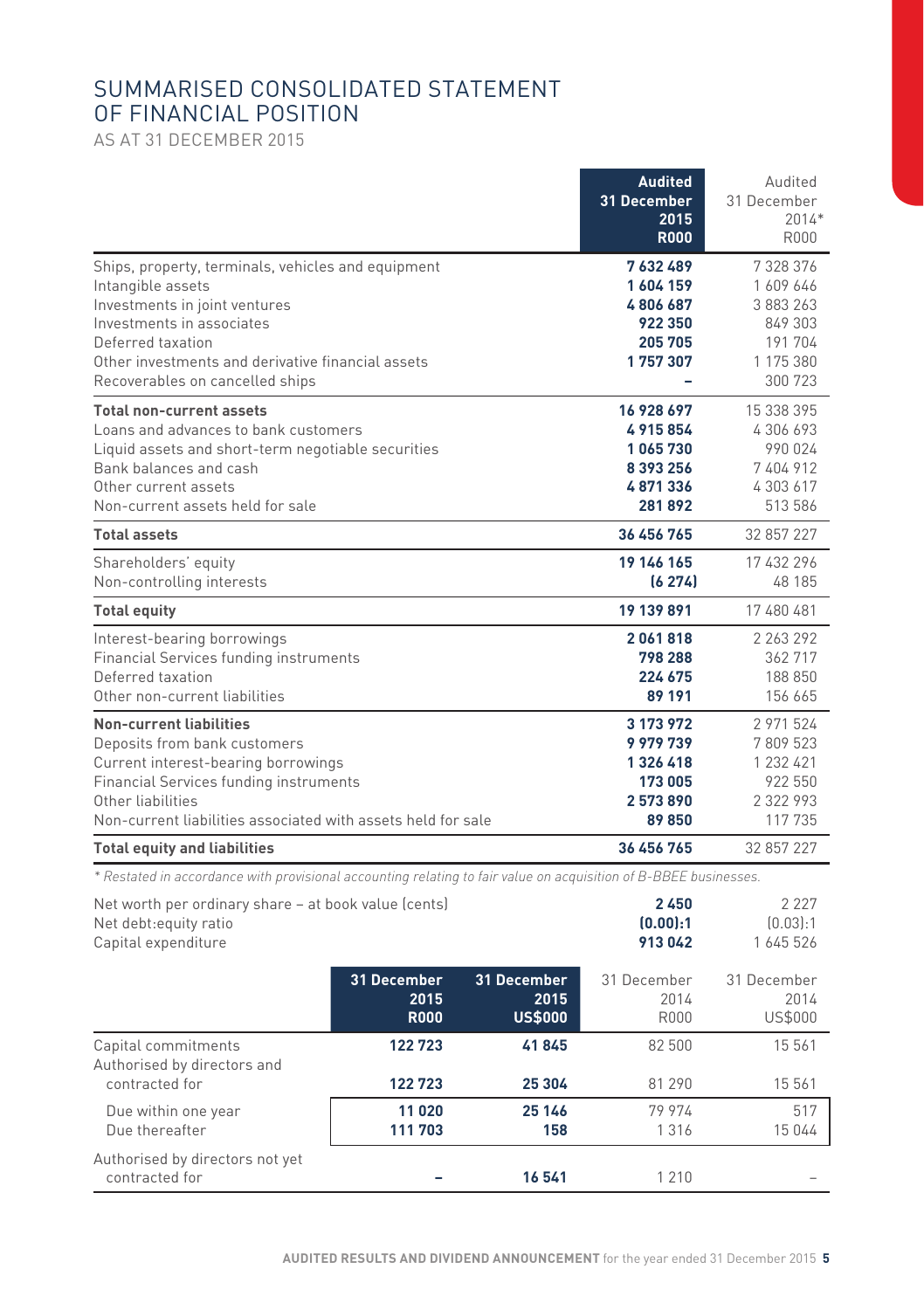# SUMMARISED CONSOLIDATED STATEMENT OF CASH FLOWS

FOR THE YEAR ENDED 31 DECEMBER 2015

|                                                                                                                                                                                                                                                                                                 | <b>Audited</b><br>31 December<br>2015<br><b>R000</b>       | Audited<br>31 December<br>$2014*$<br><b>R000</b>                  |
|-------------------------------------------------------------------------------------------------------------------------------------------------------------------------------------------------------------------------------------------------------------------------------------------------|------------------------------------------------------------|-------------------------------------------------------------------|
| Operating profit before working capital changes<br>Working capital changes                                                                                                                                                                                                                      | 1 190 897<br>221723                                        | 1 222 860<br>619 164                                              |
| Cash generated from operations<br>Net interest paid<br>Net dividends paid<br>Taxation paid                                                                                                                                                                                                      | 1412620<br>(9, 403)<br>(150996)<br>(188251)                | 1842024<br>[34 563]<br>[170107]<br>[223 789]                      |
| Net deposits from/(net advances to) customers and other<br>short-term negotiables                                                                                                                                                                                                               | 1063970<br>1485349                                         | 1 413 565<br>(783085)                                             |
| Deposits - Retail Banking<br>Other                                                                                                                                                                                                                                                              | 1 253 006<br>232 343                                       | [768 862]<br>(14223)                                              |
| Net cash flows generated from operating activities before ship sales<br>and purchases<br>Refund on ships under construction cancelled<br>Proceeds on disposal of ships<br>Cash payments on ship options exercised<br>Capital expenditure on ships                                               | 2549319<br>319838<br>158 414<br>(198980)                   | 630 480<br>234 317<br>(116221)<br>(192694)                        |
| Net cash flows generated from operating activities                                                                                                                                                                                                                                              | 2828591                                                    | 555 882                                                           |
| Acquisition of investments, subsidiaries, property, terminals, vehicles<br>and equipment<br>Net proceeds from disposal of property, terminals, vehicles, equipment                                                                                                                              | [616269]                                                   | (955954)                                                          |
| and investments<br>Net receipt from/(payments made to acquire) finance lease receivables<br>Intangible assets acquired<br>Proceeds from disposal of intangible assets<br>Funds advanced to joint ventures and associate companies<br>Acquisition of preference share investment                 | 68 301<br>19931<br>(26035)<br>1027<br>(264 028)<br>(14650) | 383 273<br>[4834]<br>(58248)<br>[327 486]<br>(400000)             |
| Acquisition of additional investments in subsidiaries, joint ventures<br>and associates                                                                                                                                                                                                         | (307723)                                                   | (183634)                                                          |
| Net cash flows utilised in investing activities                                                                                                                                                                                                                                                 | [1 139 446]                                                | (1546883)                                                         |
| Net proceeds from issue of ordinary share capital<br>Acquisition of treasury shares<br>Proceeds from disposal of treasury shares<br>Long-term interest-bearing debt raised<br>Payment of capital portion of long-term interest-bearing debt<br>Short-term interest-bearing debt raised/(repaid) | 6255<br>(25710)<br>366<br>499 225<br>(1459032)<br>51 4 43  | 3 978 573<br>[37 563]<br>144<br>726 945<br>(1080843)<br>(1588273) |
| Net cash flows (utilised in)/generated from financing activities                                                                                                                                                                                                                                | (927453)                                                   | 1998983                                                           |
| Net increase in cash and cash equivalents<br>Cash and cash equivalents at beginning of the year<br>Difference arising on translation                                                                                                                                                            | 761 692<br>7188626<br>390599                               | 1007982<br>6 131 503<br>49 141                                    |
| Cash and cash equivalents at end of the year                                                                                                                                                                                                                                                    | 8340917                                                    | 7 188 626                                                         |

*\* The comparative consolidated statement of cash flows has been restated to disclose funds provided to joint ventures as investing activities in terms of IAS 7: Statement of Cash Flows.*

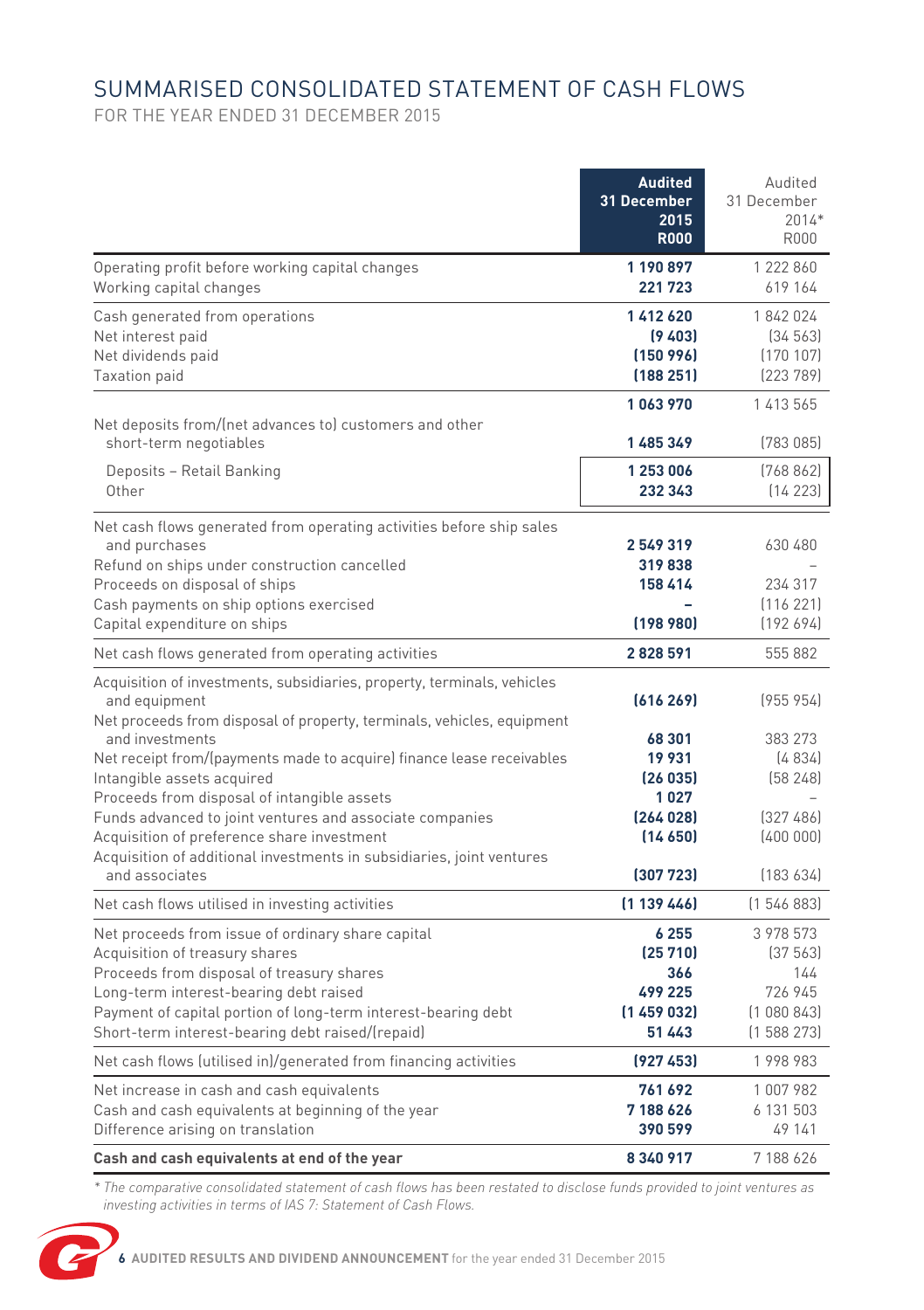# SUMMARISED CONSOLIDATED STATEMENT OF CHANGES IN EQUITY

FOR THE YEAR ENDED 31 DECEMBER 2015

|                                                                                                                                                                                                                                                     | <b>Audited</b><br>31 December<br>2015<br><b>R000</b>              | Audited<br>31 December<br>2014<br><b>R000</b>          |
|-----------------------------------------------------------------------------------------------------------------------------------------------------------------------------------------------------------------------------------------------------|-------------------------------------------------------------------|--------------------------------------------------------|
| Share capital and share premium                                                                                                                                                                                                                     | 5 970 727                                                         | 5 982 924                                              |
| Balance at beginning of the year<br>Share options vested<br>Share issue<br>Treasury shares acquired<br>Treasury shares sold                                                                                                                         | 5982924<br>6892<br>6 2 5 5<br>(25710)<br>366                      | 2036992<br>4778<br>3 978 573<br>[37563]<br>144         |
| Preference share capital                                                                                                                                                                                                                            | $\overline{2}$                                                    | $\overline{2}$                                         |
| Balance at beginning of the year                                                                                                                                                                                                                    | $\overline{2}$                                                    | 2                                                      |
| <b>Equity compensation reserve</b>                                                                                                                                                                                                                  | 63 643                                                            | 57 566                                                 |
| Balance at beginning of the year<br>Share-based payments<br>Share options vested                                                                                                                                                                    | 57 566<br>12969<br>(6892)                                         | 50 551<br>11793<br>(4778)                              |
| Foreign currency translation reserve                                                                                                                                                                                                                | 6063103                                                           | 2 661 342                                              |
| Balance at beginning of the year<br>Foreign currency translation realised<br>Foreign currency translation adjustments                                                                                                                               | 2 661 342<br>[2 323]<br>3 404 084                                 | 1 916 514<br>[99744]<br>844 572                        |
| Other non-distributable statutory reserves                                                                                                                                                                                                          | (126302)                                                          | [123092]                                               |
| Balance at beginning of the year<br>Financial instrument hedge settlement<br>Foreign currency translation adjustments<br>Fair value adjustment on hedging reserve<br>Deferred tax effect on cash flow hedge<br>Net business combination acquisition | (123092)<br>65483<br>(22540)<br>(34607)<br>5804<br>(17350)        | [23 151]<br>(1455)<br>[76975]<br>(393)<br>[21118]      |
| Movement in accumulated profit                                                                                                                                                                                                                      | 7174992                                                           | 8 853 554                                              |
| Balance at beginning of the year<br>Fair value gain arising on available-for-sale financial instruments<br>Actuarial (losses)/gains recognised<br>(Loss)/profit for the year<br>Ordinary dividends paid<br>Preference dividends paid                | 8 8 5 3 5 5 4<br>1493<br>(45)<br>(1365332)<br>(253537)<br>(61141) | 8 055 520<br>1 1 4 7<br>1060285<br>(204304)<br>(59094) |
| Total interest of shareholders of the company                                                                                                                                                                                                       | 19 146 165                                                        | 17 432 296                                             |
| Equity attributable to non-controlling interests of the company                                                                                                                                                                                     | (6274)                                                            | 48 185                                                 |
| Balance at beginning of the year<br>Foreign currency translation adjustments<br><b>Business acquisitions</b><br>Non-controlling interest disposed<br>(Loss)/profit for the year<br>Dividends paid                                                   | 48 185<br>(7822)<br>[1494]<br>(3241)<br>(41902)                   | 96 239<br>301<br>21 548<br>[78685]<br>15692<br>(6910)  |
| Total equity attributable to shareholders of the company                                                                                                                                                                                            | 19 139 891                                                        | 17 480 481                                             |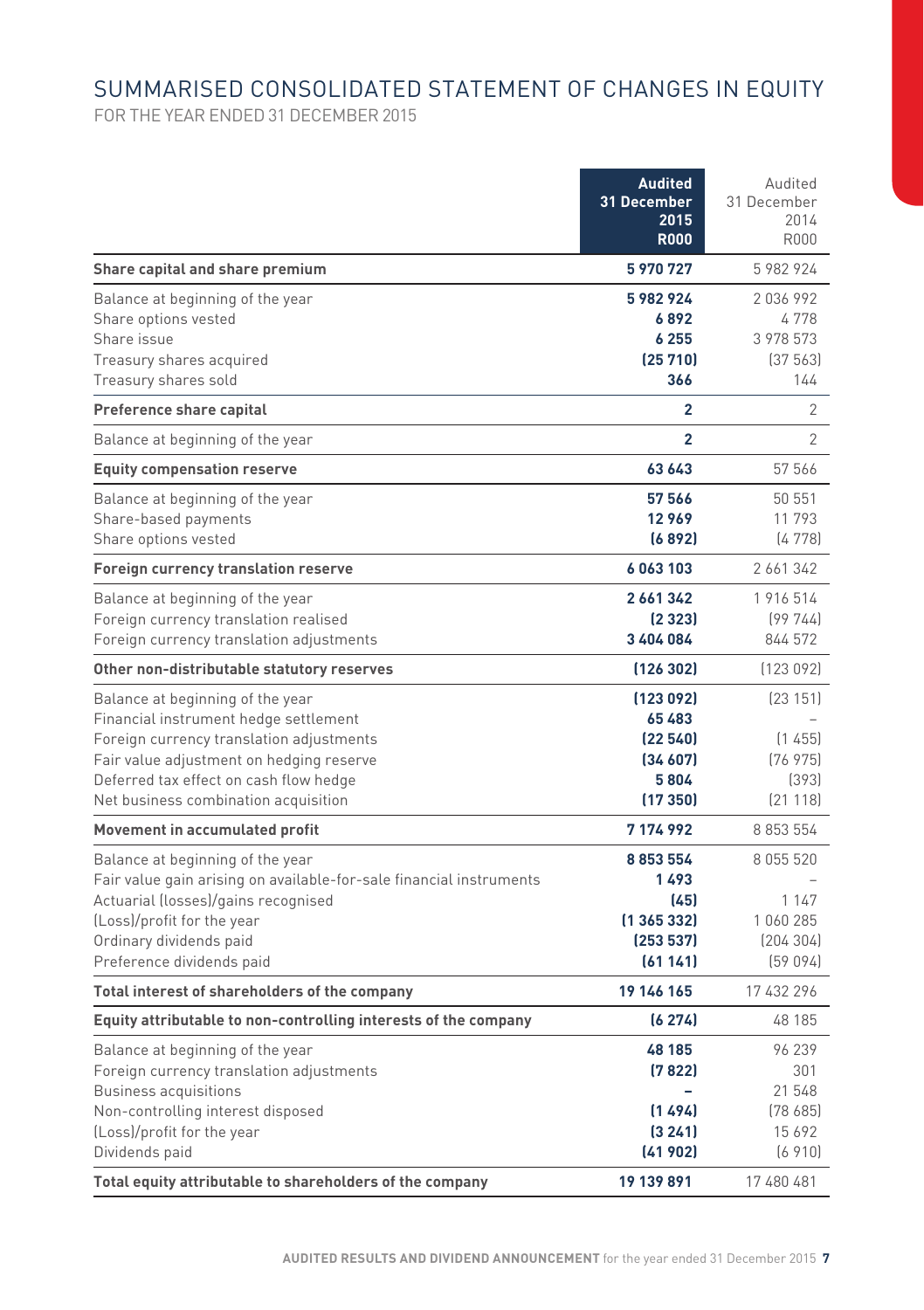# SEGMENTAL ANALYSIS

FOR THE YEAR ENDED 31 DECEMBER 2015

|                                                                                | <b>Audited</b><br>31 December<br>2015<br><b>R000</b> | Audited<br>31 December<br>2014<br><b>R000</b> |
|--------------------------------------------------------------------------------|------------------------------------------------------|-----------------------------------------------|
| Revenue                                                                        |                                                      |                                               |
| <b>Freight Services</b>                                                        | 5059813                                              | 5 653 512                                     |
| Shipping                                                                       | 22 058 351                                           | 22 106 063                                    |
| <b>Financial Services</b>                                                      | 452756                                               | 376 912                                       |
| Group                                                                          | 424 499                                              | 4580465                                       |
|                                                                                | 27 995 419                                           | 32 716 952                                    |
| Segmental adjustments*                                                         | (17803050)                                           | (18804470)                                    |
|                                                                                | 10 192 369                                           | 13 912 482                                    |
| Earnings/(loss) before interest, taxation, depreciation                        |                                                      |                                               |
| and amortisation                                                               |                                                      |                                               |
| <b>Freight Services</b>                                                        | 837 685                                              | 1053611                                       |
| Shipping                                                                       | 662 177                                              | 638 913                                       |
| <b>Financial Services</b>                                                      | 255 011                                              | 175 210                                       |
| Group                                                                          | (7415)                                               | (42750)                                       |
|                                                                                | 1747458                                              | 1824984                                       |
| Segmental adjustments*                                                         | (648558)                                             | (658973)                                      |
|                                                                                | 1098900                                              | 1 166 011                                     |
| Operating profit/(loss) before interest and taxation                           |                                                      |                                               |
| <b>Freight Services</b>                                                        | 438 528                                              | 732 073                                       |
| Shipping                                                                       | 169 473                                              | 227 421                                       |
| <b>Financial Services</b>                                                      | 250318                                               | 171 401                                       |
| Group                                                                          | (12159)                                              | (58597)                                       |
|                                                                                | 846 160                                              | 1072298                                       |
| Segmental adjustments*                                                         | (422 742)                                            | (453430)                                      |
|                                                                                | 423 418                                              | 618868                                        |
| Share of associate companies' profit after taxation                            |                                                      |                                               |
| <b>Freight Services</b>                                                        | 71879                                                | 79 538                                        |
| Group                                                                          |                                                      | 3607                                          |
|                                                                                | 71879                                                | 83 145                                        |
| Segmental adjustments*                                                         | 781                                                  |                                               |
|                                                                                | 72 660                                               | 83 145                                        |
|                                                                                |                                                      |                                               |
| (Loss)/profit attributable to ordinary shareholders<br><b>Freight Services</b> | (108994)                                             | 613269                                        |
| Shipping                                                                       | (1495674)                                            | 223 765                                       |
| <b>Financial Services</b>                                                      | 164 662                                              | 111 979                                       |
| Group                                                                          | 13533                                                | 52 178                                        |
|                                                                                | [1426473]                                            | 1 001 191                                     |

*\* Joint venture earnings are reviewed together with subsidiaries by the key decision-makers. Segmental adjustments relate to joint ventures and are necessary to reconcile to IFRS presentation.*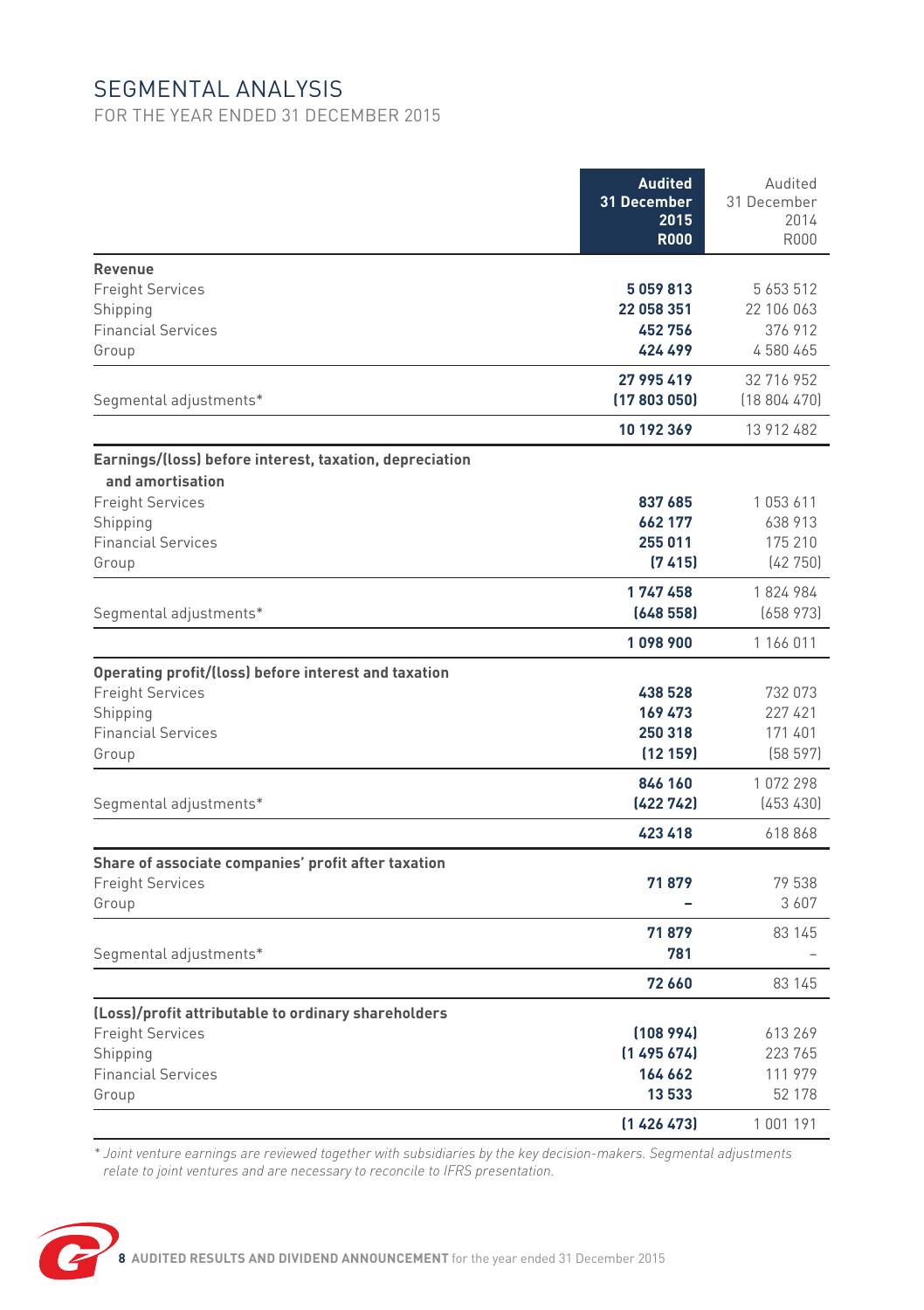## BUSINESS COMBINATIONS

FOR THE YEAR ENDED 31 DECEMBER 2015

## **Acquisition of subsidiaries, joint ventures and associates**

During the year, the group acquired the following interests:

| <b>Company acquired</b>                                          | <b>Nature of business</b> | Percentage<br>acquired | Interest<br>acquired<br>2015 | <b>Purchase</b><br>consideration<br><b>R000</b> |
|------------------------------------------------------------------|---------------------------|------------------------|------------------------------|-------------------------------------------------|
| Grindrod Asset Management<br><b>Holdings Proprietary Limited</b> | <b>Financial Services</b> | 4.9                    | 15 April                     | 16 995                                          |
| Grindrod Logistics Africa<br><b>Proprietary Limited</b>          | Integrated Logistics      | 33.3                   | 24 February                  | 3692                                            |
| <b>RBT Grindrod Terminals</b><br>Proprietary Limited             | Terminals                 | 499                    | 1 October                    | 378 751                                         |
| Sturrock Shipping Ghana Limited                                  | Integrated Logistics      | 50.0                   | 1 January                    |                                                 |
| <b>Total purchase consideration</b>                              |                           |                        |                              | 399 438                                         |

## **Reasons for acquisitions**

The reason for the RBT Grindrod Terminals Proprietary Limited acquisition was to introduce a strategic partner to facilitate long-term operational goals within the coal business. The remaining acquisitions were to acquire the non-controlling interests, thus giving Grindrod full control.

#### **Impact of the acquisitions on the results of the group**

From the dates of their acquisition, the acquired businesses contributed additional losses of R7.3 million.

Net assets acquired in the subsidiaries' transactions and the goodwill/intangible assets arising, are as follows:

| Net assets acquired/(disposed)                                               | Acquirees' carrying amount<br>before combination<br>at fair value<br><b>R000</b> |
|------------------------------------------------------------------------------|----------------------------------------------------------------------------------|
| Property, plant and equipment                                                | [91952]                                                                          |
| Interest in associate companies                                              | (480)                                                                            |
| Working capital                                                              | (102294)                                                                         |
| Cash and bank                                                                | 616                                                                              |
| Non-controlling interest                                                     | 1494                                                                             |
| Long-term liabilities                                                        | 23779                                                                            |
| Interest in preference share investment and joint venture companies acquired | 378 751                                                                          |
| Deferred taxation                                                            | 3 1 7 9                                                                          |
| Total                                                                        | 213 093                                                                          |
| Less: profit on sale on disposal of operations                               | [211599]                                                                         |
| Business combination reserve                                                 | 19 193                                                                           |
| Total purchase consideration                                                 | 20 687                                                                           |
| Cash acquired                                                                | [616]                                                                            |
| Net assets acquired                                                          | 20 071                                                                           |

#### **Disposal of subsidiaries, joint ventures and associates**

The group had no material disposals during the year.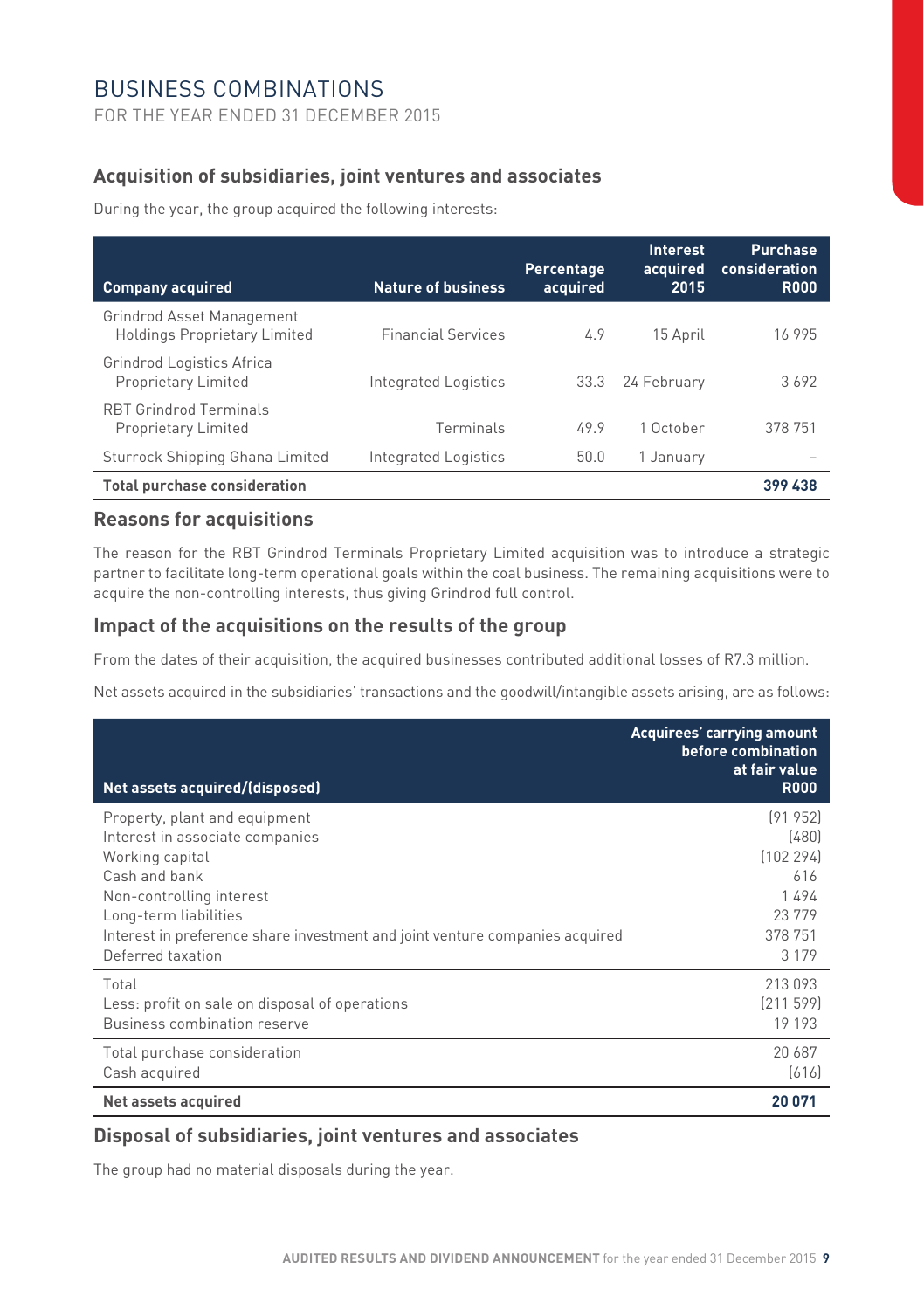## LEASES AND SHIP CHARTERS

FOR THE YEAR ENDED 31 DECEMBER 2015

|                                                                                                 | <b>Audited</b><br>31 December<br>2015<br><b>R000</b> | Audited<br>31 December<br>2014<br><b>R000</b> |
|-------------------------------------------------------------------------------------------------|------------------------------------------------------|-----------------------------------------------|
| Operating leases and ship charters<br>Income<br>Expenditure<br><b>Finance lease liabilities</b> | 1345991<br>5303916<br>-                              | 1 134 933<br>4 522 157<br>41969               |

# FAIR VALUE OF FINANCIAL INSTRUMENTS

AS AT 31 DECEMBER 2015

The following table provides an analysis of financial instruments that are measured subsequent to initial recognition at fair value, grouped into Levels 1 to 3 based on the degree to which the fair value is observable:

- Level 1 quoted prices (unadjusted) in active markets for identical assets or liabilities.
- Level 2 inputs other than quoted prices included within Level 1 that are observable for the asset or liability, either directly (i.e. as prices) or indirectly (i.e. derived from prices).
- Level 3 inputs for the asset or liability that are not based on observable market data (unobservable inputs).

|                                                                                                         | <b>Audited</b><br>31 December<br>2015<br><b>R000</b> | <b>Audited</b><br>31 December<br>2015<br><b>R000</b> | <b>Audited</b><br>31 December<br>2015<br><b>R000</b> | <b>Audited</b><br>31 December<br>2015<br><b>R000</b> |
|---------------------------------------------------------------------------------------------------------|------------------------------------------------------|------------------------------------------------------|------------------------------------------------------|------------------------------------------------------|
|                                                                                                         | Level 1                                              | Level <sub>2</sub>                                   | Level 3                                              | <b>Total</b>                                         |
| <b>Financial assets</b><br>Derivative financial assets<br>Financial assets designated at fair           |                                                      | 8290                                                 |                                                      | 8 2 9 0                                              |
| value through profit or loss                                                                            | 23758                                                | 483 602                                              | 880936                                               | 1388296                                              |
| Total                                                                                                   | 23758                                                | 491892                                               | 880936                                               | 1396586                                              |
| <b>Financial liabilities</b><br>Derivative financial instruments<br>Financial liabilities designated at |                                                      | (102773)                                             |                                                      | (102773)                                             |
| fair value through profit or loss                                                                       |                                                      | (97127)                                              |                                                      | (97127)                                              |
| Total                                                                                                   |                                                      | [199 900]                                            |                                                      | (199900)                                             |
|                                                                                                         | Audited<br>31 December<br>$2014*$<br><b>R000</b>     | Audited<br>31 December<br>$2014*$<br><b>R000</b>     | Audited<br>31 December<br>$2014*$<br><b>R000</b>     | Audited<br>31 December<br>$2014*$<br><b>R000</b>     |
|                                                                                                         | Level 1                                              | Level <sub>2</sub>                                   | Level 3                                              | Total                                                |
| <b>Financial assets</b><br>Financial assets designated at fair<br>value through profit or loss          | 23762                                                | 254 766                                              | 552 329                                              | 830 857                                              |
| Total                                                                                                   | 23762                                                | 254 766                                              | 552 329                                              | 830 857                                              |
| <b>Financial liabilities</b><br>Derivative financial instruments<br>Financial liabilities designated at |                                                      | [88540]                                              |                                                      | [88540]                                              |
| fair value through profit or loss                                                                       |                                                      | [134 241]                                            |                                                      | [134 241]                                            |
| Total                                                                                                   | -                                                    | [222781]                                             | $\overline{\phantom{0}}$                             | (222 781)                                            |

*\* Comparative figures have been revised to reflect more appropriate disclosures of financial instruments.*

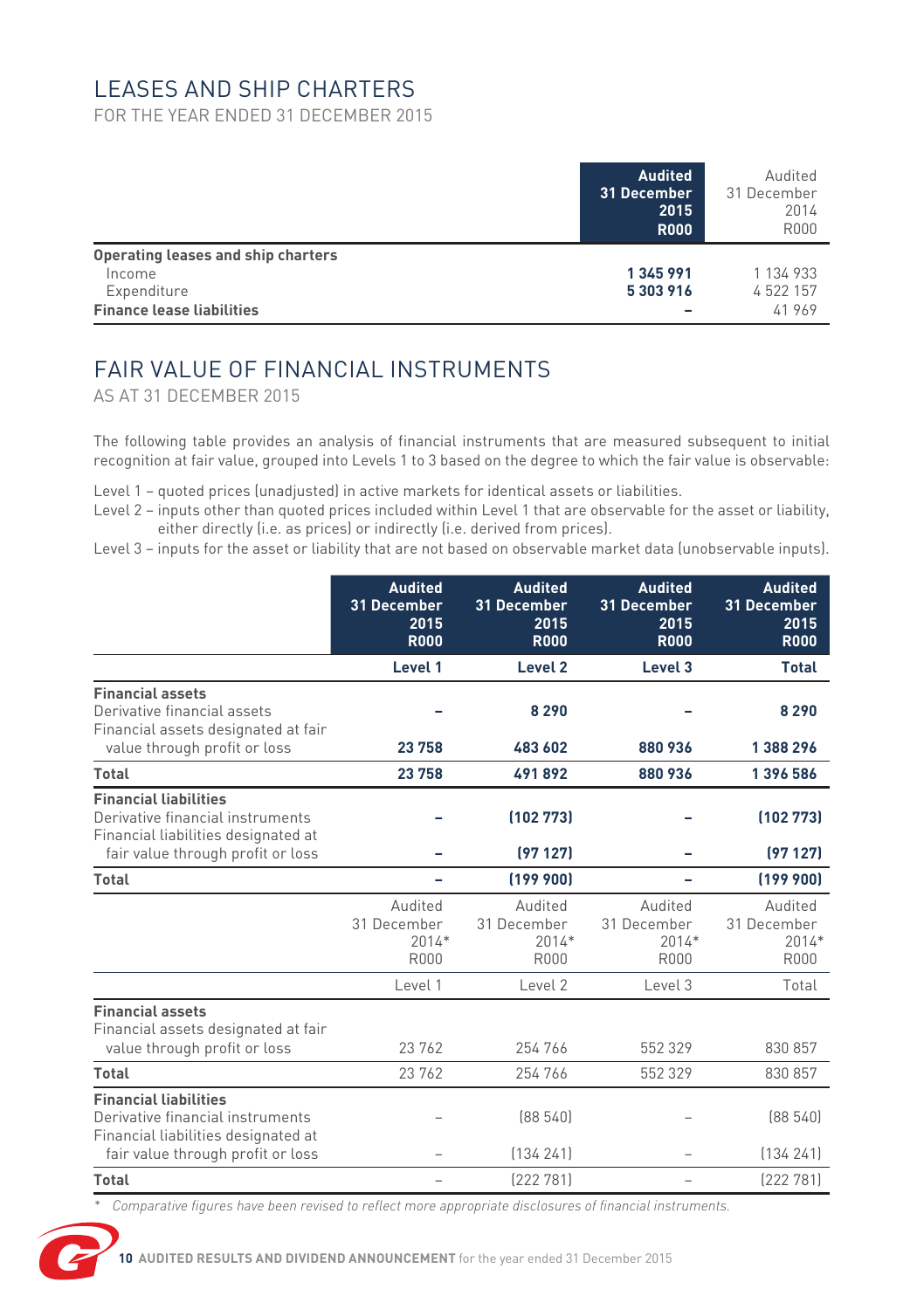Fair value gains recognised in the statement of comprehensive income for Level 3 financial instruments were R77.7 million (2014\*: R84.1 million).

#### **Reconciliation of Level 3 fair value measurements of financial assets**

|                                 | <b>Audited</b><br>31 December<br>2015<br><b>R000</b> | Audited<br>31 December<br>$2014*$<br><b>R000</b> |
|---------------------------------|------------------------------------------------------|--------------------------------------------------|
| Opening balance                 | 552329                                               | 344 911                                          |
| Additions                       | 276 757                                              | 143 811                                          |
| Disposals                       | (25815)                                              | [20511]                                          |
| Total gains recognised          |                                                      |                                                  |
| - in other comprehensive income | 2 2 0 6                                              |                                                  |
| Reclassified to profit or loss  |                                                      |                                                  |
| Profit and loss                 | 75459                                                | 84 118                                           |
| <b>Closing balance</b>          | 880936                                               | 552 329                                          |

*\* Comparative figures have been revised to reflect more appropriate disclosures of financial instruments*.

## CONTINGENT ASSETS/LIABILITIES

AS AT 31 DECEMBER 2015

The company guaranteed loans and facilities of subsidiaries and joint ventures amounting to R5 895 868 000 (2014: R6 263 550 000) of which R2 714 947 000 (2014: R2 231 427 000) had been utilised at year-end.

The company guaranteed charter-hire payments of subsidiaries amounting to R1 082 546 000 (2014: R1 137 690 000). The charter-hire payments are due by the subsidiaries in varying amounts from 2016 to 2022.

During the year, as a result of the decline in the share price, Grindrod placed R190 618 106 on deposit as security with the funders of the BEE consortium to secure the structure. Grindrod continues to have the ability, but no obligation, to increase its funding within the structure should the current lenders wish to exit.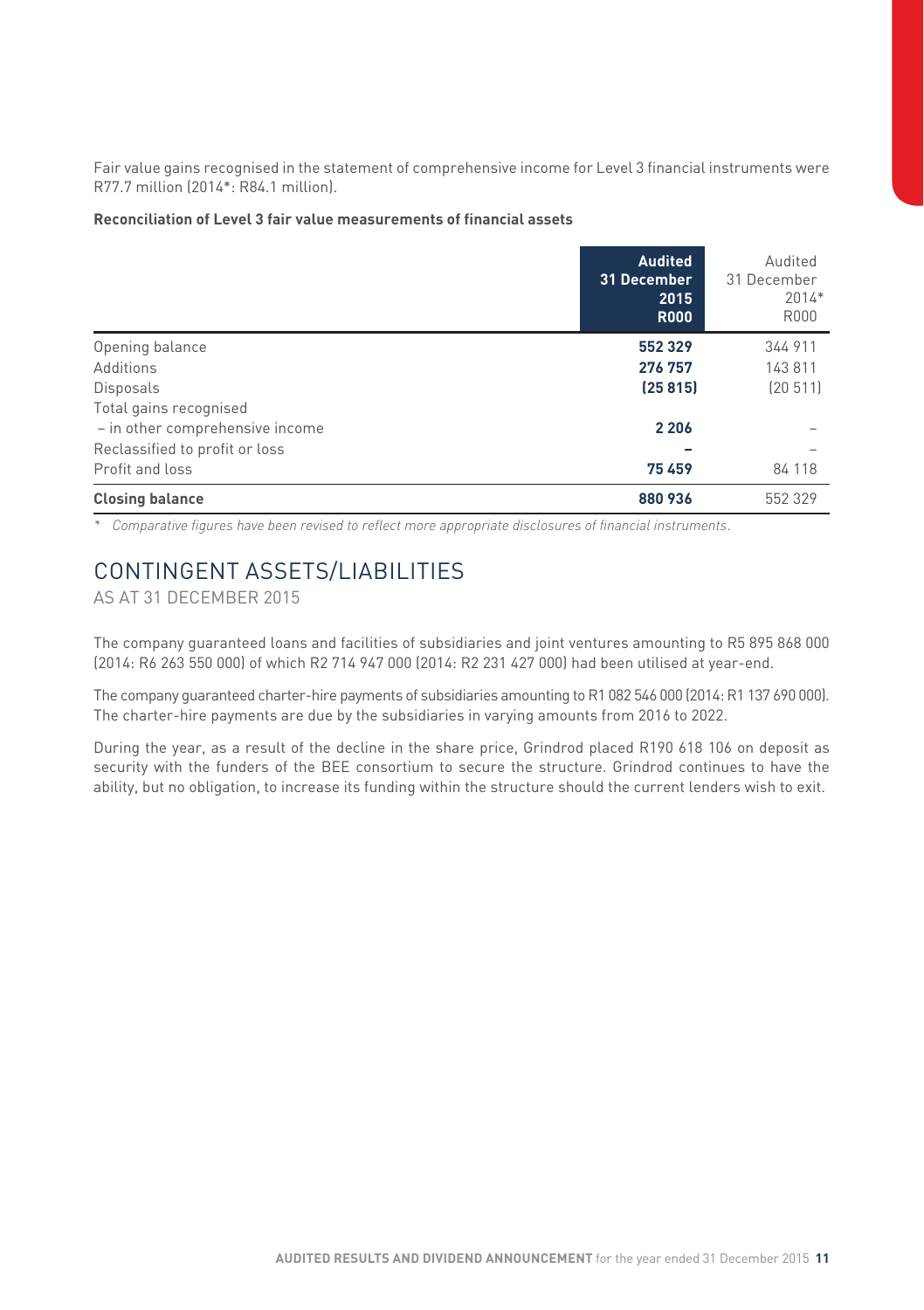# BUSINESS REVIEW

## **Overview**

Economies across the globe failed to achieve sufficient growth to break the cycle of oversupply resulting in weak commodity markets and dry-bulk shipping rates in 2015. Board and management remain focused on mitigating the adverse impacts of subdued market conditions on business performance and shareholder value.

The persistent decline in the dry-bulk shipping rates has continued into 2016 and is now at unprecedented levels. This has significantly impacted ship carrying values and the board has therefore deemed it appropriate to raise an impairment of US\$100 million. Impairments were also necessary in the mineral logistics and rail businesses. Prior year earnings benefited by R430.6 million raised on change of control in the BEE joint ventures.

The weak dry-bulk shipping market, largely as a result of oversupplied tonnage and weak commodity markets, resulted in significant losses in the dry-bulk shipping business. The ship-operating businesses improved their performance with increased volumes and new services. Lower oil prices and the increase in transportation of petroleum products resulted in good earnings for the tanker fleet. The increased volumes also benefited the Marine-Fuels business which was expanded in the prior year to increase coverage in the Far East.

Both the dry-bulk and tanker fleets exceeded average spot-market rates and benchmark indices in one of the most challenging years for the shipping industry.

Low commodity prices affected volume through the mineral terminals despite good support from corridor partners. The ability to substitute magnetite and coal has been greatly beneficial. The port of Maputo did well to offset the reduced sub-concession volumes with significant chrome shipments. Financial close on the port capital dredge and the berth offset project is expected in the first quarter of 2016 with all internal approvals complete. The project will boost the competitiveness of the port and the phase 4 expansion of the Matola coal terminal will follow on improved demand. The successful conclusion of a joint venture with BEE partner RBT Resources paves the way for the expansion of the Richards Bay coal terminal to 4.5 million tonnes per annum. The project should be complete in the third quarter of 2016. Regulatory delays on the Coega liquid-bulk terminal development have delayed the project.

Reduced customer demand and excess road transport capacity as a result of weaker commodity prices impacted the Rail businesses negatively. Progress on delivering a sustainable solution on the north-south rail corridor and the north-west rail project is hampered by significant excess road haul capacity. Northsouth rail corridor volume continued to fall on the back of depressed copper prices and lower transit volume in Zimbabwe. The recovery of the Sierra Leone-leased locomotive position was an important achievement. Delays in the award of tenders and cancellations, postponement and scale down of orders have impacted earnings in the Rail Construction and Signalling businesses. Locomotives order book firmed with contracts to deliver 16 locomotives from Quarter 1, 2016.

The Integrated Logistics business reported an overall reduction in earnings, mainly as a result of a loss reported by the closure of the Minerals Intermodal business and low volumes through the Maputo Intermodal facility. Earnings were boosted by profitable contracts acquired in the ships agency and clearing and forwarding businesses. The new Denver facility in Johannesburg is operational and the rail siding is complete.

Carrier Logistics businesses similarly performed well, producing profits in both the automotive and fuel markets on lower volumes, following the rightsizing and productivity improvement initiatives in the prior year.

The Agricultural Logistics business, reported significantly lower earnings as a result of the 2015 drought in South Africa and neighbouring countries.

Financial Services businesses continued to grow and increased its earnings by 47 per cent. There was significant growth in the assets under management, in the CoreShares Exchange Traded Funds and the CIS Funds, notably the high-performing Payers and Growers Funds. The UK Property Private Equity investment exceeded expectations in terms of both quality and performance of the assets acquired.

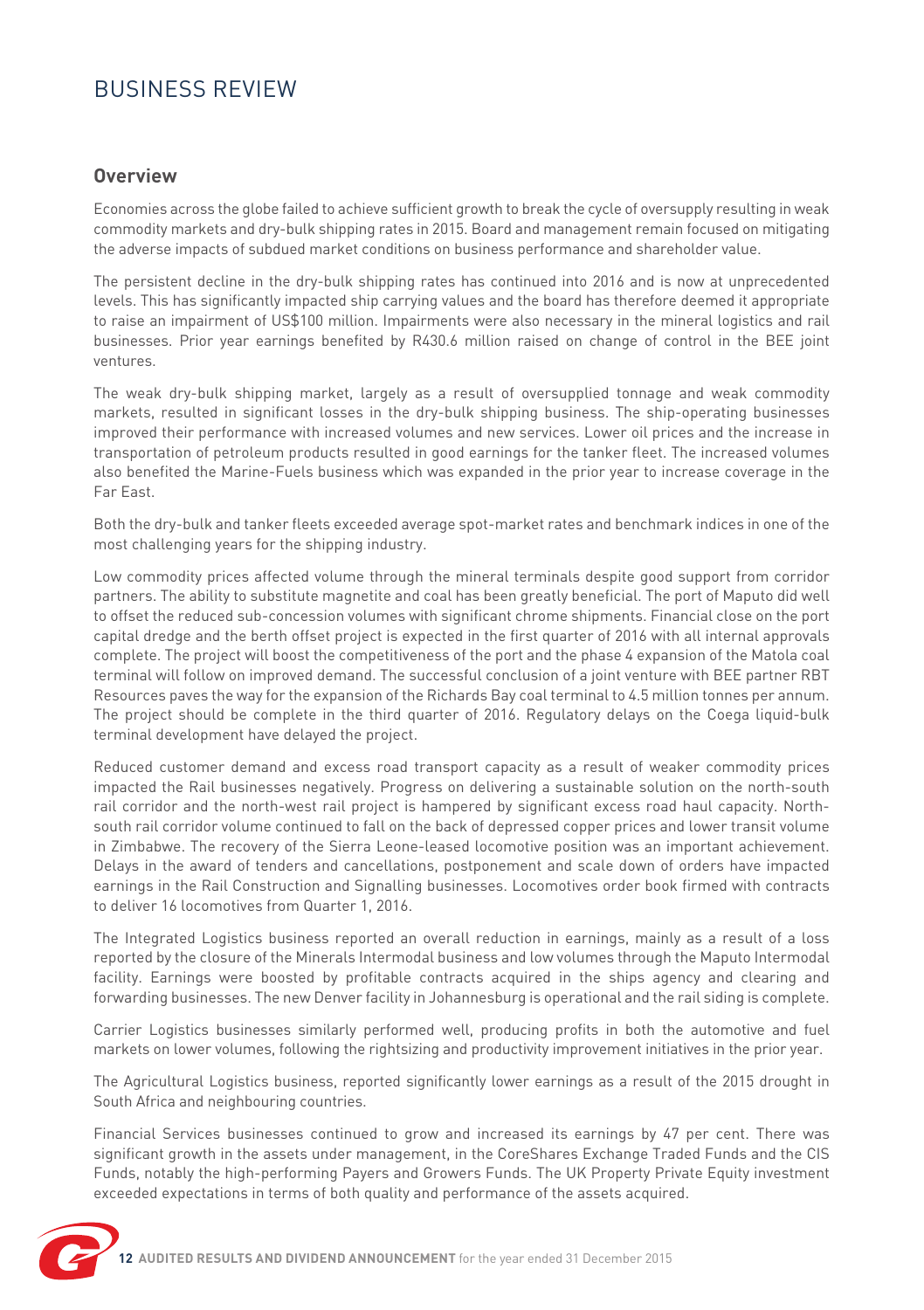Headline earnings decreased by 23 per cent to R558.8 million (2014: R729.4 million), with headline earnings per share decreasing by 31 per cent to 74.4 cents (2014: 107.5 cents). The loss of R1 426 million is largely as a consequence of the impairments to the ship carrying values, mineral logistics and rail businesses in the current year.

Earnings per share are calculated on a weighted average of 751.5 million shares (2014: 678.3 million shares) primarily as a result of the 161.3 million shares issued in the prior year. The full impact of the additional shares in issue increased the weighted average number of shares by 11 per cent. The loss per share is 189.8 cents (2014: Earnings per share 147.6 cents).

A final ordinary dividend of 6.0 cents per share has been declared.

| <b>Capital expenditure</b>                                              |                        | <b>Capital Commitments</b> |                                           |                                                                |                                              | <b>Split as follows</b>         |                                             |  |
|-------------------------------------------------------------------------|------------------------|----------------------------|-------------------------------------------|----------------------------------------------------------------|----------------------------------------------|---------------------------------|---------------------------------------------|--|
| <b>R</b> million                                                        | 2015                   | 2016                       | 2017                                      | $2018+$                                                        | <b>Total</b>                                 | Approved<br>not con-<br>tracted | Approved<br>and con-<br>tracted             |  |
| <b>Freight Services</b>                                                 | 507                    | 288                        | 122                                       | 7                                                              | 417                                          | 218                             | 199                                         |  |
| Port and Terminals<br>Rail<br>Carrier Logistics<br>Integrated Logistics | 252<br>146<br>52<br>57 | 195<br>88<br>5             | 3<br>5<br>$\overline{\phantom{a}}$<br>114 | 4<br>$\overline{\phantom{0}}$<br>$\overline{\phantom{m}}$<br>3 | 202<br>93<br>$\overline{\phantom{0}}$<br>122 | 184<br>34                       | 18<br>59<br>$\overline{\phantom{0}}$<br>122 |  |
| <b>Shipping</b>                                                         | 805                    | 762                        |                                           | -                                                              | 762                                          | 106                             | 656                                         |  |
| Dry-bulk<br>Tankers                                                     | 544<br>261             | 348<br>414                 |                                           | $\overline{\phantom{0}}$<br>$\overline{\phantom{m}}$           | 348<br>414                                   | 106                             | 348<br>308                                  |  |
| <b>Financial Services</b><br>Group                                      | 22<br>20               |                            |                                           | $\overline{\phantom{0}}$<br>$\overline{\phantom{m}}$           | ۰<br>۰                                       |                                 |                                             |  |
|                                                                         | 1354                   | 1050                       | 122                                       | 7                                                              | 1 1 7 9                                      | 324                             | 855                                         |  |
| Split as follows:<br>Subsidiaries<br>Joint ventures                     | 913<br>441             | 527<br>523                 | 117<br>5                                  | $\overline{2}$<br>5                                            | 646<br>533                                   | 106<br>218                      | 540<br>315                                  |  |

#### **Capital expenditure and commitments**

*The above represents board approved capital commitments. These commitments exclude planned expenditure which is subject to final board consideration.*

Total capital and investment expenditure was R1 354 million (2014: R2 448 million), of which 78 per cent was expansionary and the balance maintenance or replacement capital expenditure. The capital expenditure mainly comprised payments on the acquisition of dry-bulk ships ordered in 2013, a products tanker acquired against long-term contracted employment, and locomotives.

## **Cash flow and borrowings**

The financial position reflects net cash of R33.9 million (2014 net cash: R542.7 million). Operating profit before working capital movements was R1 190.9 million (2014: R1 222.9 million). Working capital contributed to a net inflow of R221.7 million (2014: R619.2 million net inflow).

## **Statement of financial position**

With total assets of R36 457 million (2014: R32 857 million) and no net debt (2014: no net debt), the group's financial position remains strong. Book net asset value per share is 2 450 cents (2014: 2 227 cents).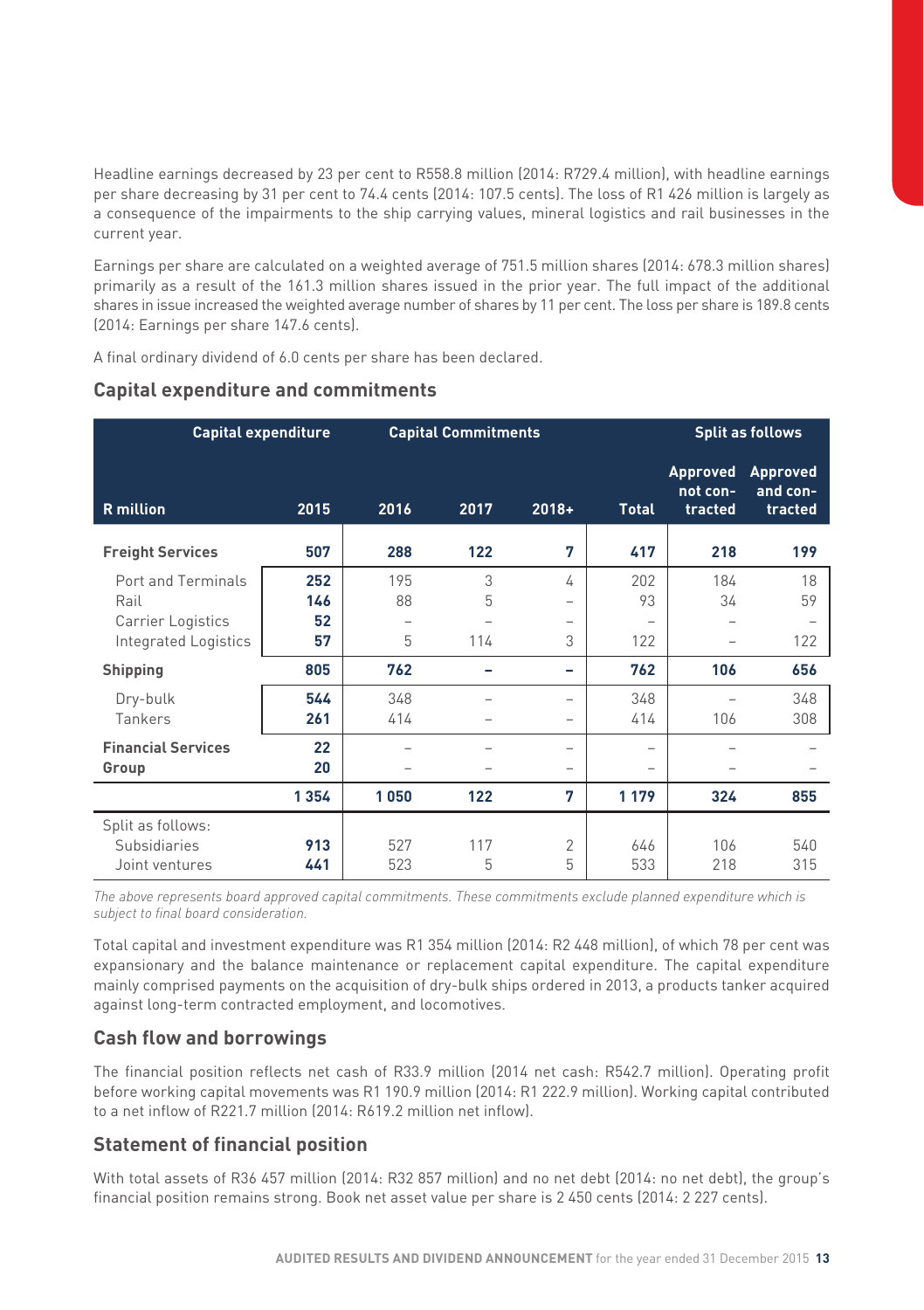## BUSINESS REVIEW *(continued)*

Shareholders' equity increased to R19 146 million (2014: R17 432 million) as a result of a gain in the foreign currency translation reserve offset by impairments of ships, mineral logistics and rail. The net increase of R3 402 million to the foreign currency translation reserve was due to the weakening of the Rand/US Dollar exchange rate from R11.57/US\$ to R15.60/US\$.

Ordinary shares in issue increased to 762 553 314 shares (2014: 762 053 314).

## **Basis of preparation**

The summarised consolidated financial statements have been prepared in accordance with the recognition and measurement criteria of International Financial Reporting Standards (IFRS) and its interpretations adopted by the International Accounting Standards Board (IASB) in issue and effective for the group at 31 December 2015 and the South African Institute of Chartered Accountants (SAICA) Financial Reporting Guides as issued by the Accounting Practices Committee and financial reporting pronouncements as issued by the Financial Reporting Standards Council. The results are presented in accordance with IAS 34: Interim Financial Reporting and comply with the Listings Requirements of the JSE Limited and the Companies Act of South Africa, 2008.

The provisional accounting relating to the fair value on acquisition of a prior year B-BBEE business combination has been completed. Consequently, the comparative figures have been adjusted retrospectively. The effect of the adjustment resulted in an increase in the value of intangible assets and the related deferred tax liability offset by a decrease in goodwill.

In addition, funds provided to joint ventures were previously disclosed as operating cash flows as they were utilised for working capital by the joint ventures. The consolidated statement of cash flows has been restated to disclose funds provided to joint ventures as investing activities in terms of IAS 7: Statement of Cash Flows. The comparative information has been restated. There is no impact on profit/loss and the statement of financial position.

The full consolidated annual financial statements from which these summarised consolidated financial statements were derived are electronically available on the group's website www.grindrod.co.za.

These summarised consolidated financial statements have been prepared under the supervision of AG Waller, CA(SA) and were approved by the board of directors on 23 February 2016.

## **Accounting policies**

The accounting policies applied in the preparation of the full consolidated annual financial statements from which the summarised consolidated financial statements were derived are in terms of IFRS and are consistent with those of the previous full consolidated annual financial statements except for the below.

The company early adopted the amendments to IFRS 10, IFRS 12 and IAS 28 as detailed in the publication 'Investment Entities: Applying the Consolidation Exception (Amendments to IFRS 10, IFRS 12 and IAS 28)' issued by the IASB.

## **Audit opinion**

These summarised consolidated financial statements for the year ended 31 December 2015 have been audited by Deloitte & Touche, who expressed an unmodified opinion thereon. The auditor also expressed an unmodified opinion on the full consolidated financial statements for the year ended 31 December 2015, from which these summarised consolidated financial statements were derived. A copy of the auditor's report on the summarised consolidated financial statements and of the auditor's report on the full consolidated financial statements are available for inspection at the company's registered office, together with the financial statements identified in the respective auditor's reports.

Deloitte & Touche has not audited future financial performance and expectations expressed by management included in the commentary in the summarised consolidated financial statements and accordingly do not

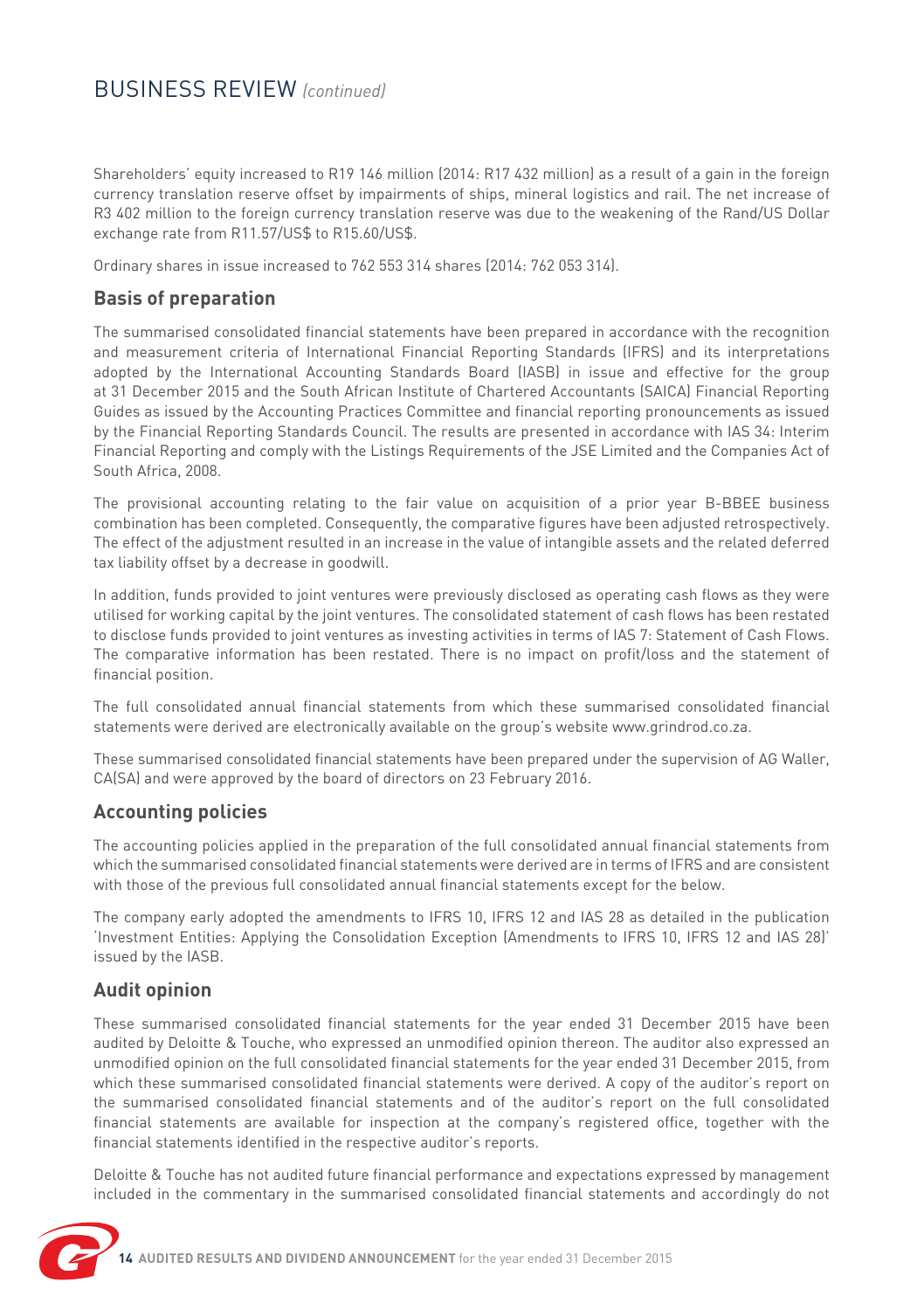express an opinion thereon. The auditor's report does not necessarily report on all of the information contained in the summarised consolidated financial statements. Shareholders are therefore advised that in order to obtain a full understanding of the nature of the auditor's engagement, they should obtain a copy of the auditor's report together with the accompanying financial information from the issuer's registered office.

#### **Post balance sheet events**

There are no material post balance sheet events to report.

#### **Change in directorate**

Ms Bongiwe Ntuli was appointed to the board as executive director: Port, Terminals and Rail in August 2015. The board congratulates Bongiwe on her appointment and looks forward to her continued valuable contribution.

Shareholders are advised that Mr Jannie Durand will step down as non-executive director at the forthcoming annual general meeting (AGM), scheduled to take place on 27 May 2016. Jannie was appointed to the board on 9 May 2012 as representative of Remgro.

On recommendation of the nomination committee, the board has appointed Mr Pieter Uys, the current alternate director to Jannie, as his replacement and Mr Raymond Ndlovu as alternate director to Pieter effective 27 May 2016.

Pieter was appointed on 30 August 2013, and serves as Chairman of the risk committee and is a member of the Grindrod Bank Limited board.

Raymond holds a B. Business Studies (Honours) from the University of Zimbabwe and has 27 years' experience in various fields in the financial services industry. In 2013 Raymond joined Invenfin, the venture investment division of Remgro as an investment executive, before being re-assigned to Remgro in July 2015. He serves in a non-executive capacity on the boards of several Remgro investee companies and as an independent director of Strate Limited.

We thank Jannie for his valuable contributions to the board and congratulate both Pieter and Raymond on their respective appointments.

Shareholders are further advised that Mr Cato Brahde will step down as non-executive director at the forthcoming AGM, scheduled to take place on 27 May 2016. Cato has been a non-executive director of Grindrod's Shipping boards for more than 20 years and was appointed to the Grindrod board on 1 January 2013. We thank Cato for his guidance and valuable input to the boards.

The board offers its condolences to the Grindrod family, who suffered the loss of Mr Walter Murray Grindrod in May 2015 at the age of 79. He served the group for 50 years before retiring in 2007, 21 of which as chairman of the board.

#### **Prospects**

Grindrod with its strategic assets and ungeared balance sheet is well positioned to develop key capital projects and to capitalise on opportunities. Current depressed commodity prices and dry-bulk shipping rates will, however, continue to put pressure on earnings in the near term.

For and on behalf of the board

**MJ Hankinson** AK Olivier 23 February 2016 23 February 2016

*Chairman Chief executive officer*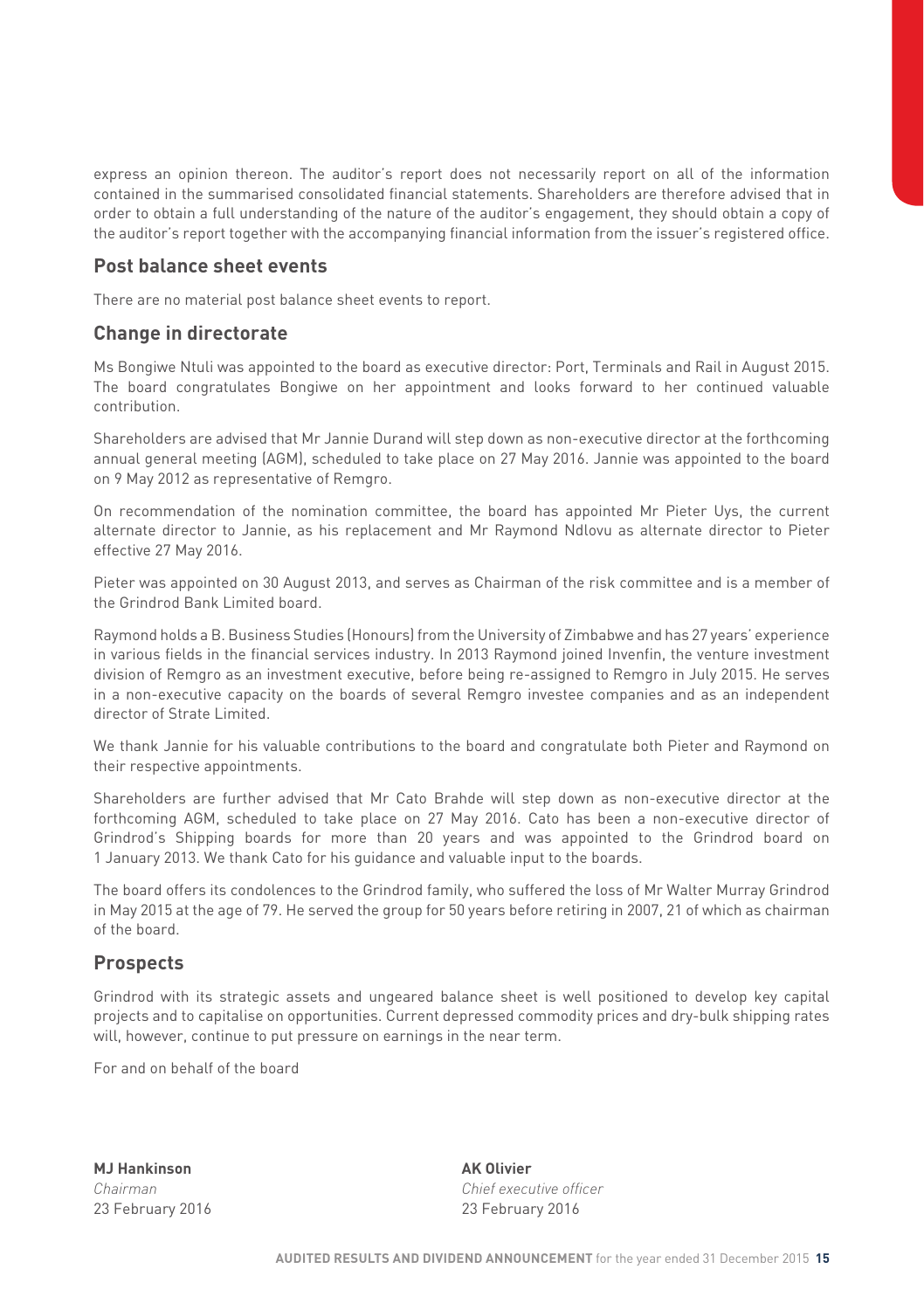# DECLARATION OF FINAL DIVIDEND

## **Preference dividend**

Notice is hereby given that a gross final dividend of 423.0 cents per cumulative, non-redeemable, non-participating and non-convertible preference share (2014: 409.0 cents) has been declared out of income reserves for the year ended 31 December 2015, payable to preference shareholders in accordance with the timetable below.

At 25 February 2016, there were 7 400 000 cumulative, non-redeemable, non-participating and non-convertible preference shares in issue. The final net preference dividend is 359.55000 cents per share for preference shareholders who are not exempt from dividends tax.

## **Ordinary dividend**

Notice is hereby given that a gross final dividend of 6.0 cents per ordinary share (2014: 20.0 cents) has been declared out of income reserves for the year ended 31 December 2015, payable to ordinary shareholders in accordance with the timetable below.

At 25 February 2016, there were 762 553 314 ordinary shares in issue. The final net ordinary dividend is 5.10000 cents per share for ordinary shareholders who are not exempt from dividends tax.

With respect to the preference and ordinary dividends, in terms of the dividends tax effective since 1 April 2012, the following additional information is disclosed:

- The local dividends tax rate is 15 per cent; and
- Grindrod Limited's tax reference number is 9435/490/71/0.

## **Timetable**

| Declaration and finalisation date   | Thursday, 25 February 2016 |
|-------------------------------------|----------------------------|
| Last day to trade cum-dividend      | Wednesday, 16 March 2016   |
| Shares commence trading ex-dividend | Thursday, 17 March 2016    |
| Record date                         | Thursday, 24 March 2016    |
| Dividend payment date               | Tuesday, 29 March 2016     |

No dematerialisation or rematerialisation of shares will be allowed for the period Thursday, 17 March 2016, to Thursday, 24 March 2016, both days inclusive.

The dividends are declared in the currency of the Republic of South Africa.

By order of the board

**Mrs CI Lewis** *Group company secretary* 23 February 2016

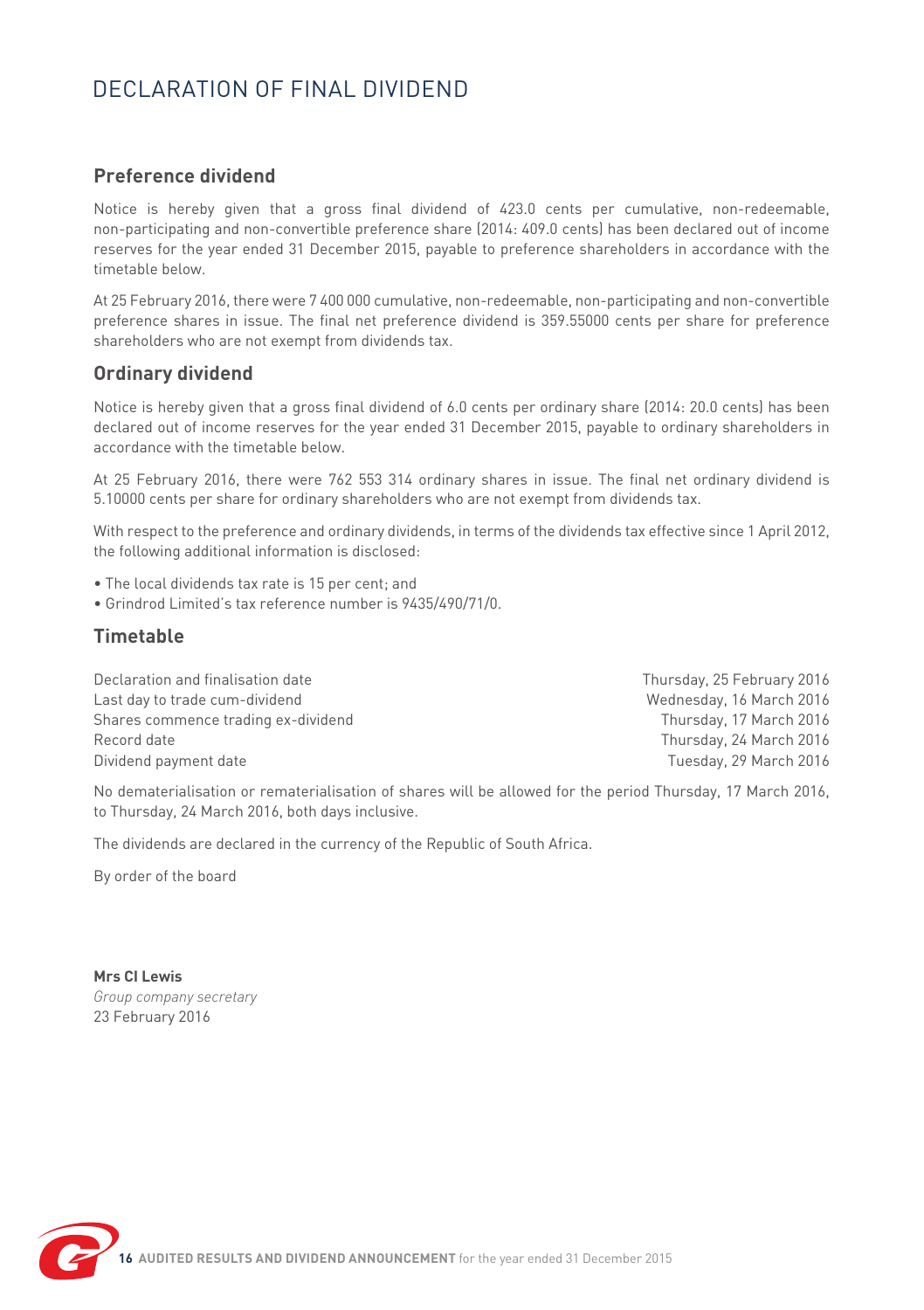# CORPORATE INFORMATION

#### **Directors**

MJ Hankinson (Chairman)\*\*, AK Olivier (Chief executive officer), H Adams\*\*, AC Brahde\*\* (Norwegian), JJ Durand\*, MR Faku\*\*, WD Geach\*\*, GG Gelink\*\*, B Ntuli, T Nyoka\*\*, DA Polkinghorne, NL Sowazi\*\*, PJ Uys (alternate)\*, MR Wade (British), AG Waller (Group financial director), SDM Zungu\*\* *\* Non-executive, \*\* Independent non-executive*

#### **Registered office**

Quadrant House 115 Margaret Mncadi Avenue Durban 4001 PO Box 1, Durban, 4000

#### **Transfer secretaries**

Computershare Investor Services Proprietary Limited 70 Marshall Street Johannesburg 2001 PO Box 61051, Marshalltown, 2107

#### **Auditors**

Deloitte & Touche Designated Audit Partner: Craig Sagar CA(SA)

#### **Sponsor**

Grindrod Bank Limited Fourth Floor Grindrod Tower 8A Protea Place Sandton 2196 PO Box 78011, Sandton, 2146

#### **Registration number:** 1966/009846/06

Incorporated in the Republic of South Africa

#### **Share code:** GND & GNDP

#### **ISIN:** ZAE000072328 and ZAE000071106

For more information and additional analyst information, please refer to **www.grindrod.co.za**